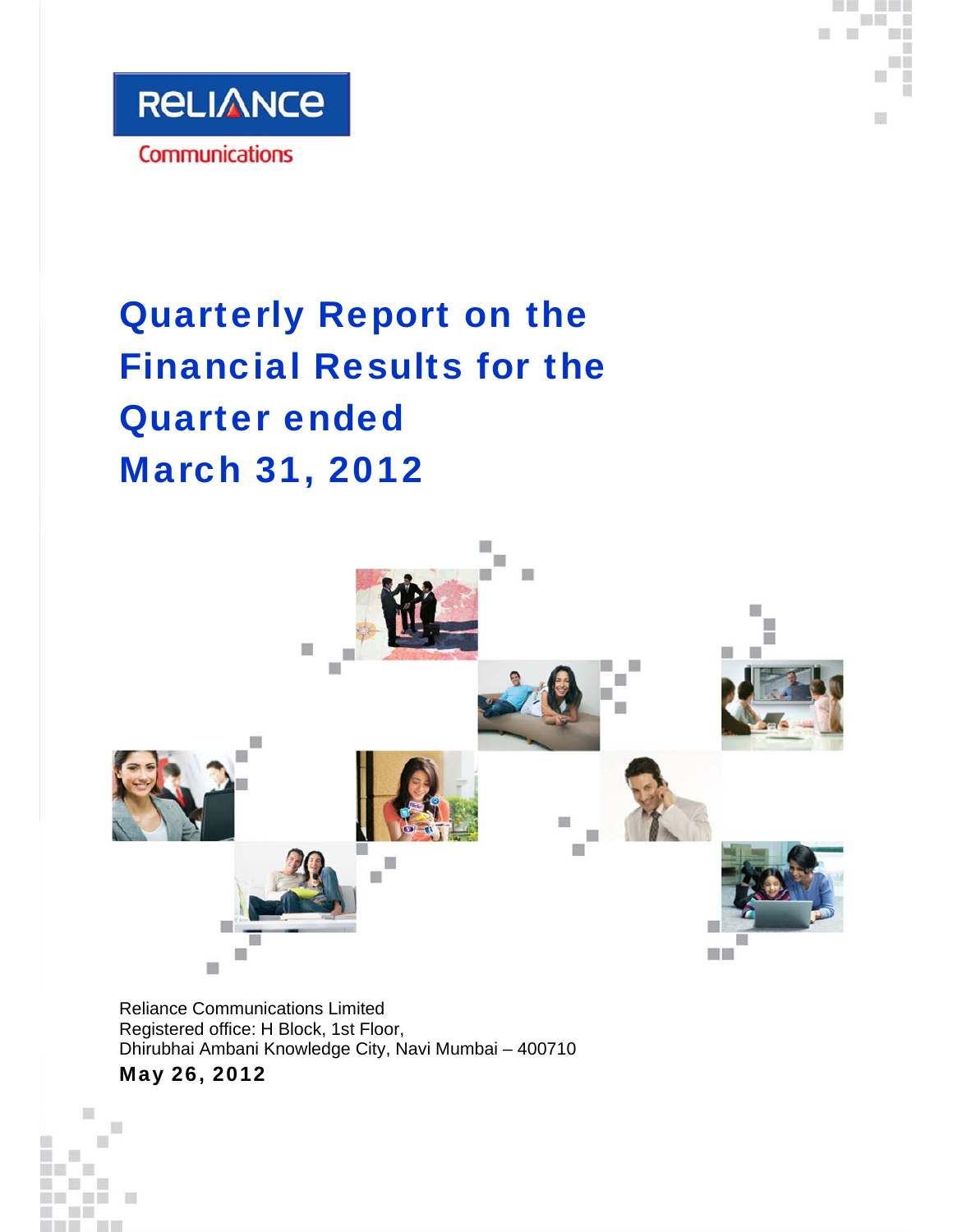# RELIANCE 3G

# **Every Android<sup>™</sup> Bot** wants to be blue

For the fastest 3G smartphone experience.

simply better **Tull** T&C apply 





1 GB Data Free for 1 Month



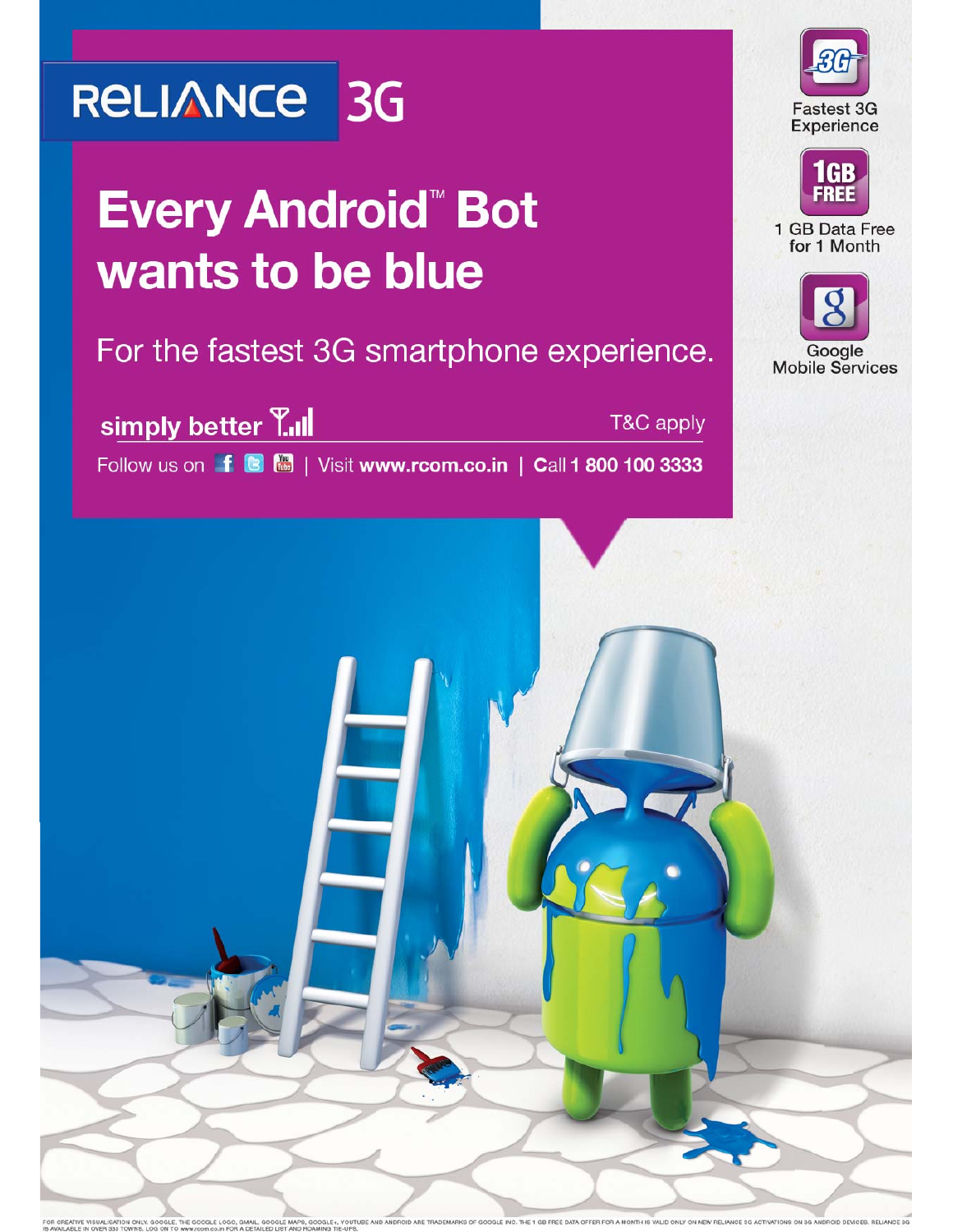### Supplemental Disclosures

Safe Harbour: Some information in this report may contain forward-looking statements. We have based these forward-looking statements on our current beliefs, expectations, and intentions as to facts, actions and events that will or may occur in the future. Such statements generally are identified by forward-looking words such as "believe", "plan", "anticipate", "continue", "estimate", "expect", "may", "will" or other similar words.

A forward-looking statement may include a statement of the assumptions or bases underlying the forward-looking statement. We have chosen these assumptions or bases in good faith, and we believe that they are reasonable in all material respects. However, we caution you that forward-looking statements and assumed facts or bases almost always vary from actual results, and the differences between the results implied by the forward-looking statements and assumed facts or bases and the actual results could be material depending on the circumstances. You should also keep in mind that any forward-looking statement made by us in this report or elsewhere speaks only of the date on which we made it. New risks and uncertainties come up from time to time, and it is impossible for us to predict these events or how they may affect us. We have no duty to, and do not intend to, update or revise the forward-looking statements in this report after the date hereof. In light of these risks and uncertainties, any forward-looking statement made in this report or elsewhere may or may not occur and has to be read and understood along with this supplemental disclosure.

General Risk: Investments in equity and equity-related securities involve a degree of risk and investors should not invest in the equity shares of the Company unless they can afford to take the risk of losing their investment. For taking an investment decision, investors must rely on their own examination of the Company including the risks involved.

Convenience Translation: All references in this report to "Rs" are to Indian Rupees and all references herein to "US\$" are to United States Dollars.

We publish our financial statements in Indian Rupees, the legal currency of the Republic of India. All amounts translated into United States Dollars in this report are provided solely for the convenience of the reader, and no representation is made that the Indian Rupee or United States Dollar amounts referred to herein could have been or could be converted into United States Dollars or Indian Rupees respectively, as the case may be, at any particular rate, the rates stated in this report, or at all.

Others: In this report, the terms "we", "us", "our", "the Company" or "the Group", unless otherwise specified or the context otherwise implies, refer to Reliance Communications Limited ("Reliance Communications") and its affiliates, including, inter alia, FLAG Telecom Group Limited ("FLAG"), Reliance Telecom Limited ("RTL"), Reliance Communications Infrastructure Limited ("RCIL") and Reliance Infratel Limited ("Reliance Infratel"). Further abbreviations are defined within this report.

Any discrepancies in any table between total and sums of the amounts listed are due to rounding off.

Disclaimer: This communication does not constitute an offer of securities for sale in the United States. Securities may not be sold in the United States absent registration or an exemption from registration under the U.S. Securities Act of 1933, as amended. Any public offering of securities to be made in the United States will be made by means of a prospectus and will contain detailed information about the Company and its management, as well as financial statements.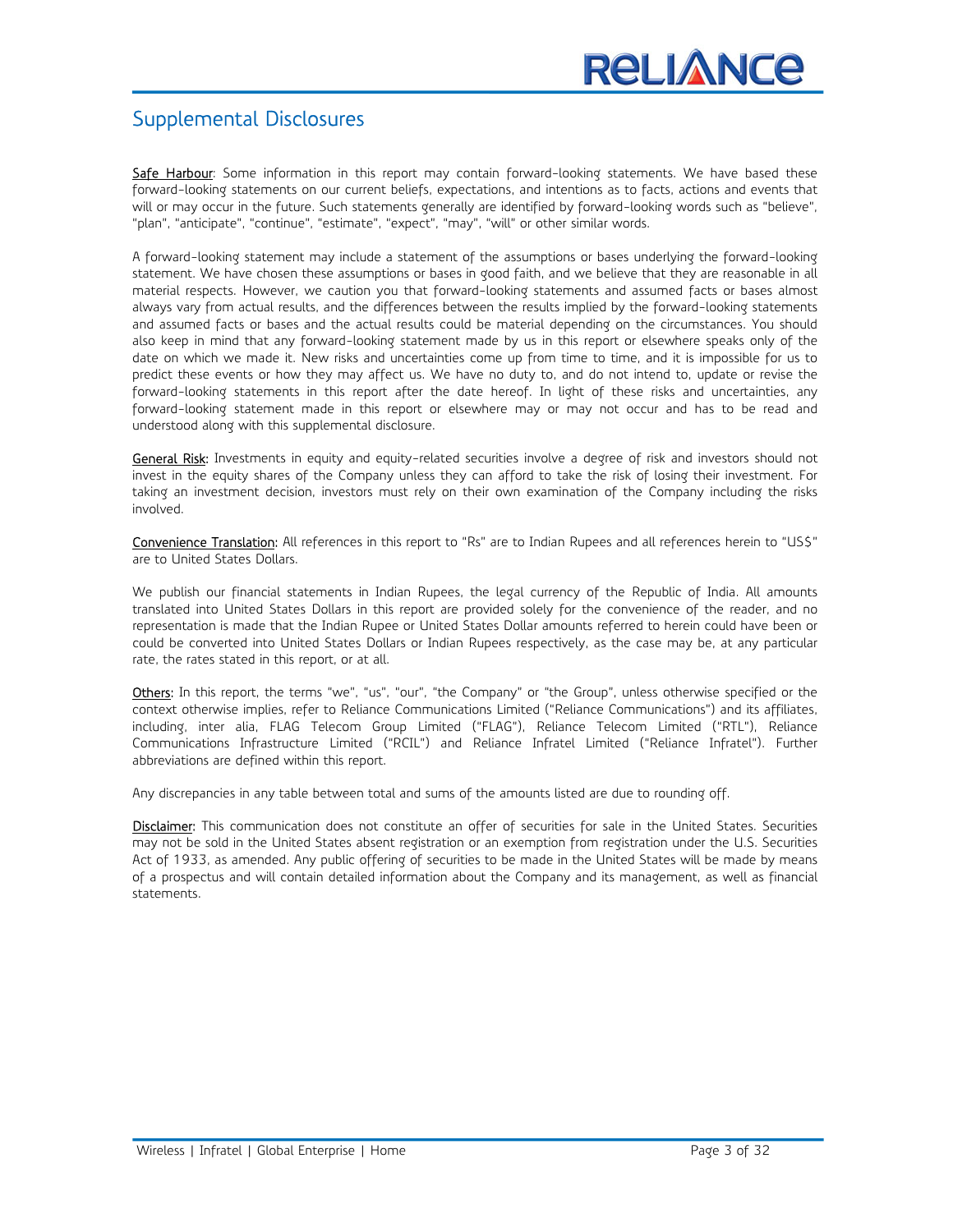### Table of Contents

| 9 <sub>1</sub> |  |
|----------------|--|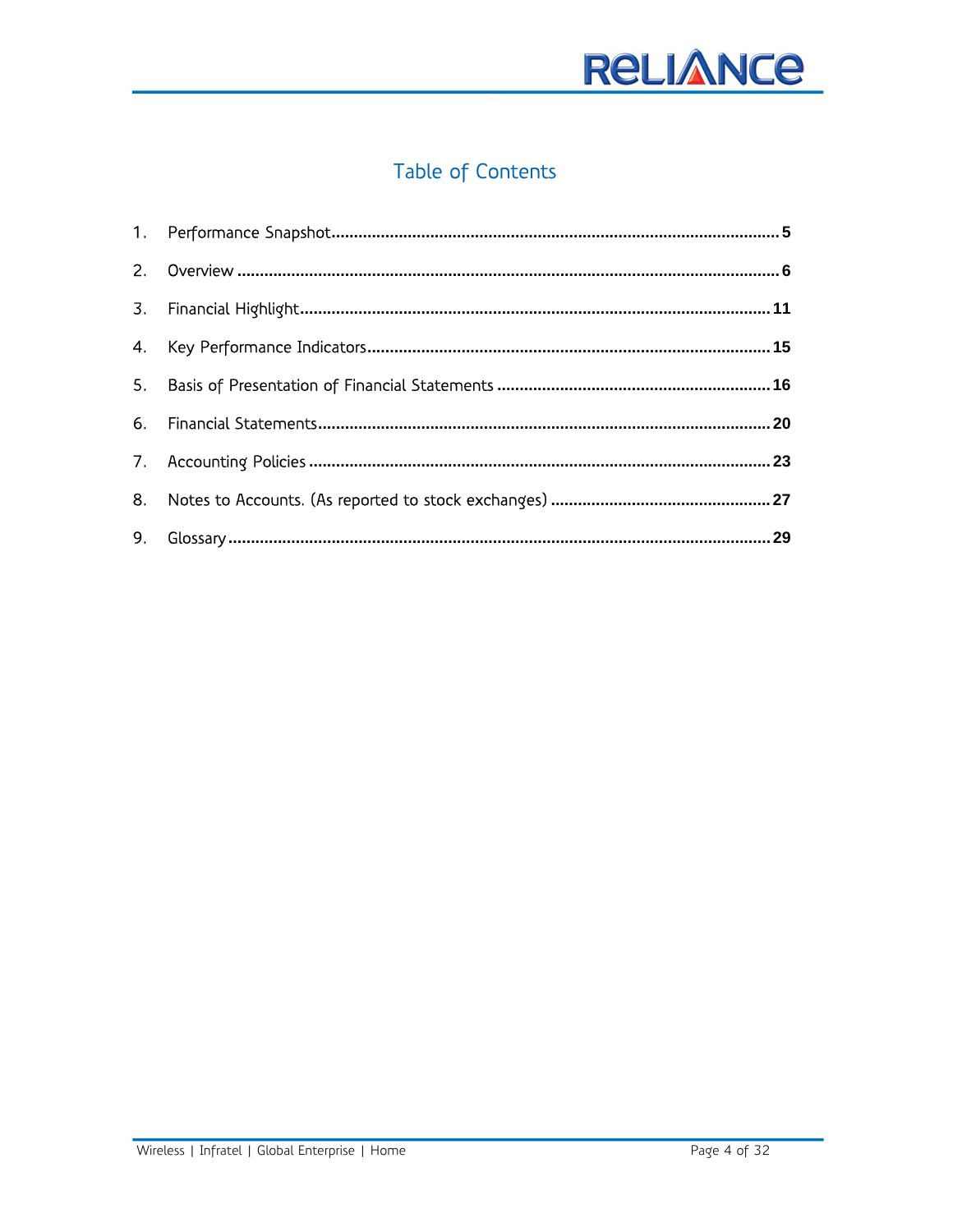## 1. Performance Snapshot

|                                 |              |                   | 12 months period ended |                   |                   |                              | <b>Quarter ended</b>            |                                |                             |  |
|---------------------------------|--------------|-------------------|------------------------|-------------------|-------------------|------------------------------|---------------------------------|--------------------------------|-----------------------------|--|
| <b>Particulars</b>              | <b>Units</b> | <b>March-2009</b> | March-2010             | <b>March-2011</b> | <b>March-2012</b> | June 30, 2011<br>$(Q1$ FY12) | September 30,<br>2011 (Q2 FY12) | December 31,<br>2011 (03 FY12) | March 31, 2012<br>(04 FY12) |  |
| <b>Total Subscribers</b>        | 000's        | 72.666            | 102.422                | 135.719           | 153.046           | 143,265                      | 147,087                         | 150,079                        | 153,046                     |  |
| Consolidated financials         |              |                   |                        |                   |                   |                              |                                 |                                |                             |  |
| Revenue                         | Rs. mn       | 229.485           | 221.323                | 231.076           | 203.823           | 49.401                       | 50.402                          | 50.551                         | 53,100                      |  |
| <b>EBITDA</b>                   | Rs. mn       | 93.050            | 78,205                 | 90.816            | 64,899            | 16,021                       | 16,051                          | 16,141                         | 16,322                      |  |
| Cash profit from operations     | Rs. mn       | 100,789           | 86,138                 | 79,976            | 49,665            | 11,995                       | 13,763                          | 12,188                         | 11,719                      |  |
| Profit before income taxes      | Rs. mn       | 61,967            | 52,228                 | 15,176            | 8,821             | 2,201                        | 3,234                           | 2,549                          | 836                         |  |
| Net Profit                      | Rs. mn       | 60,449            | 46,550                 | 13,457            | 9,285             | 1,574                        | 2,521                           | 1,862                          | 3,316                       |  |
| <b>Total Fixed Assets</b>       | Rs. mn       | 729.476           | 715,395                | 729,408           | 714,778           | 715,354                      | 714,339                         | 749,916                        | 714,778                     |  |
| Shareholders' Equity            | Rs. mn       | 370,003           | 387,825                | 357,518           | 317,123           | 354,843                      | 356,012                         | 349,543                        | 317,123                     |  |
| Net Debt                        | Rs. mn       | 225,943           | 198,888                | 320,485           | 358,393           | 319,754                      | 319,036                         | 367,627                        | 358,393                     |  |
| <b>Key Ratios</b>               |              |                   |                        |                   |                   |                              |                                 |                                |                             |  |
| <b>EBITDA Margin</b>            | %            | 40.5%             | 35.3%                  | 39.3%             | 31.8%             | 32.4%                        | 31.8%                           | 31.9%                          | 30.7%                       |  |
| Net Profit Margin               | %            | 26.3%             | 21.0%                  | 5.8%              | 4.6%              | 3.2%                         | 5.0%                            | 3.7%                           | 6.2%                        |  |
| Net Debt to funded equity ratio | Times        | 0.61              | 0.51                   | 0.90              | 1.13              | 0.90                         | 0.90                            | 1.05                           | 1.13                        |  |
| <b>KPIs</b>                     |              |                   |                        |                   |                   |                              |                                 |                                |                             |  |
| <b>Wireless APRU</b>            | Rs.          | 244               | 158                    | 116               | 102               | 103                          | 101                             | 100                            | 99                          |  |
| Wireless RPM                    | Rs.          | 0.63              | 0.48                   | 0.44              | 0.44              | 0.44                         | 0.45                            | 0.45                           | 0.44                        |  |
| Wireless MoU per sub            | Min/month    | 389               | 333                    | 262               | 230               | 233                          | 227                             | 224                            | 227                         |  |
| Long Distance Minutes           | Mn Min       | 39,724            | 61,136                 | 80,293            | 84,343            | 21,283                       | 21,967                          | 20,653                         | 20,440                      |  |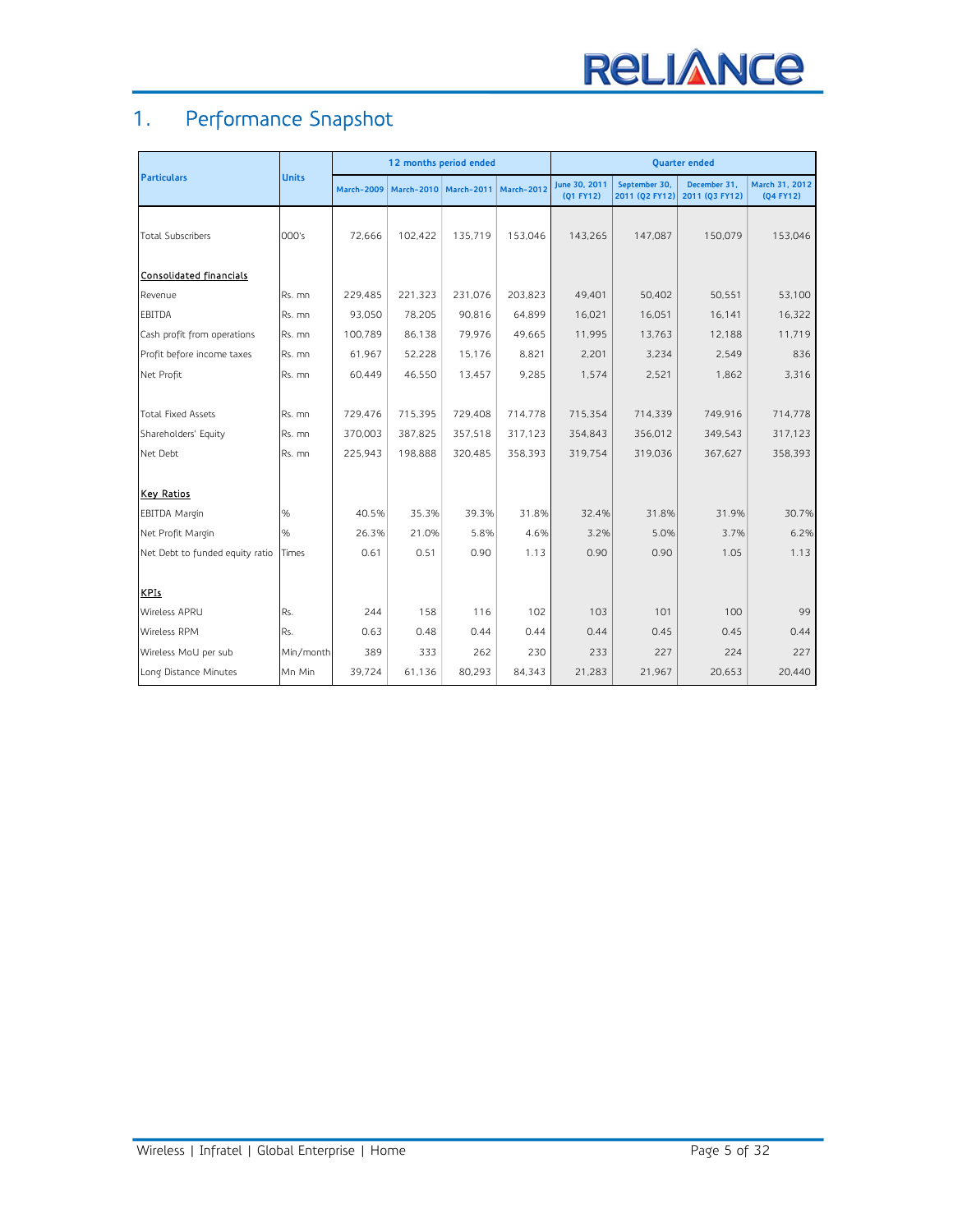### 2. Overview

### 2.1. Introduction

Reliance Communications Limited ("Reliance Communications" or "the Company") is India's largest integrated communications service provider in the private sector with over 161 million individual, enterprise, and carrier customers.

We operate pan-India across the full spectrum of wireless, wireline, and long distance, voice, data, video and internet communication services. We also have an extensive international presence through the provision of long distance voice, data and internet services and submarine cable network infrastructure globally.

### 2.2. Strategic Business Units

The business of Reliance Communications is organized into two strategic customer-facing business units: Wireless and Global Enterprise. In addition, subsidiaries of Reliance Communications are engaged, inter alia, in the ownership, operation and development of telecom infrastructure, such as wireless communications sites and towers. Our strategic business units are supported by our fully integrated, state-of-the-art network and operations platform and by the largest retail distribution and customer service facilities of any communications service provider in India.

### 2.2.1. Wireless

RCOM offers CDMA and GSM based wireless services on a nationwide basis. RCOM has rolledout 3G services in all the 13 circles where the company has won 3G spectrum. RCOM provides gamut of services in mobile and fixed wireless voice, data, and value added services for individual consumers and enterprises.

Following the roll-out of our GSM network, we are now the only player in the country offering both GSM and CDMA (dual technology) services on a nationwide basis.

As on date, we have rolled-out 3G services in all circles where we have won 3G spectrum, covering over 333 towns. On CDMA platform, Netconnect Broadband+ service is available in over 1,000 cities with seamless handover to 1x service across 20,000 towns.

The industry is witnessing an explosive growth in the Tab market and there was an express need from the Enterprise Segment for a Tablet that would allow seamless high speed data roaming across the country. After the success of the Reliance 3G Tab, we launched the Reliance CDMA Tab that would allow roaming in over 1,000 towns in the High Speed Data mode and across 20,000 towns and 500,000 villages on 1x mode.

We not only provide telecom connectivity to the mass market consumer segment but also, as an Integrated Telecom Service Provider, we offer total telecom solutions to our Corporate, SME & SoHo customers. Our portfolio of products includes mobile handsets, fixed wireless phones/terminals, tablets, high-speed internet data cards and Blackberry services. Our primary brands are Reliance Mobile for the mobile portfolio of services, Reliance Hello for the fixed wireless portfolio of services and Reliance Netconnect for wireless data services. We offer a unique wireless multimedia experience under the brand Reliance Mobile World.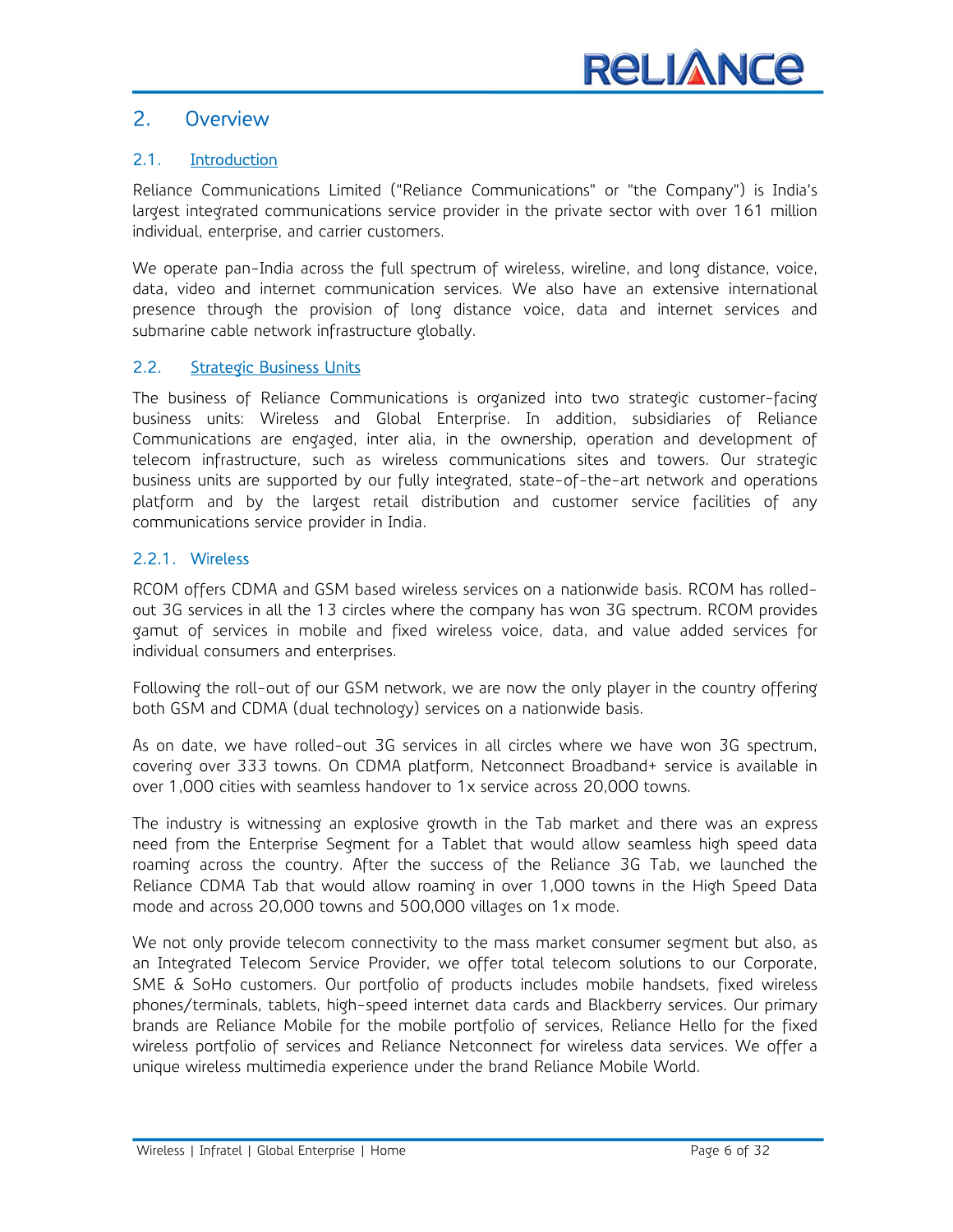We also offer public calling office ("PCO") services over our wireless network through independent retail operators of such facilities. We have pioneered rural telephony initiatives that are supported by the Government of India's Universal Services Obligation (USO) Fund. Additionally, we provide connectivity for devices such as point of sale terminals, lottery terminals, and ATM terminals.

We are among the top two providers of wireless communication services in the country, with a wireless subscriber base of over 153 million as of March 31, 2012 representing a market share of 16.7%. In addition, we are also the largest PCO operator in the private sector.

As per TRAI QoS report published in April, 2012; RCOM has met TRAI's QoS criteria in ALL the 22 circles. TRAI has rated RCOM's network as No.1 in 18 out of 22 circles for 'Lowest Call Drop Rate' across operators and also rated amongst Top 3 in 18 out of 22 circles for 'Best Call Set-up Success Rate'.

### 2.2.2. Global Enterprise

Global and the Broadband businesses have so far operated effectively as two separate Segments. This had enabled both the businesses to grow simultaneously and build up a strong customer base. Both the businesses offer similar type of products and services and serve similar clients in different geographies. Thus, in order to synergize and leverage their strengths and benefit from the market opportunities, the business units of Global and Enterprise Broadband have been combined into an integrated "Global Enterprise Business Unit (GEBU)" from the beginning of this financial year.

The Global Enterprise Business Unit offers the most comprehensive portfolio of Enterprise, IT infrastructure, National and International long distance voice, video and data network services on an integrated and highly scalable platform. Our business segments comprise Carrier, Enterprise and Consumer business units.

In India, we provide long distance business services including wholesale voice, bandwidth and infrastructure services, national and international private leased circuits, broadband internet access, audio and video conferencing, MPLS-VPN, remote access VPN, Centrex, toll-free services voice services for offices, voice VPN for corporates and managed internet data centre ("IDC") services. We offer unique, value-added products and services to large, medium and small enterprises for their communications, networking, and IT infrastructure needs across the country. We have a product range of more than 38 products to suit the needs of all customer segments, more than any other service provider in India.

Our National Long distance offer's NLD carriage and termination on an inter segment basis, to other business units of Reliance Communications. We also offer bandwidth and infrastructure services to other operators. We are leveraging our existing metro fibre optic networks to establish direct building connectivity on-net. Currently we are operating in 44 cities in India with more than 1,156,000 buildings connected directly to our network, serviced by more than 1.51 million access lines.

Our primary building access technology is metro Ethernet technology with ring based fiber uplinks, which offers performance and cost advantages versus other access technologies in areas with high service potential. Our Metro Ethernet LAN technology gives us a significant edge in delivering high bandwidth data services, as compared with all of our competitors who operate on predominantly copper networks. In cities where we are not currently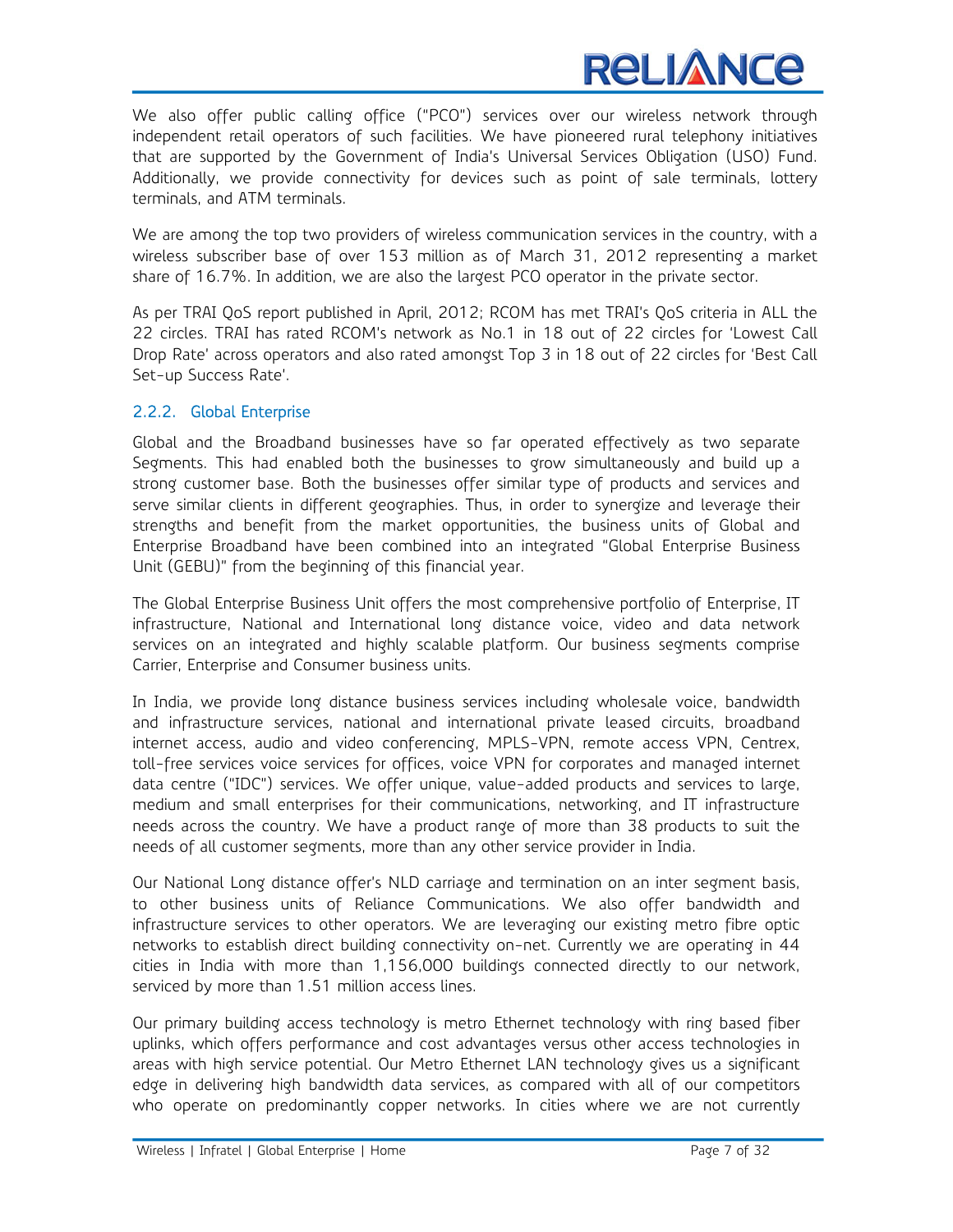providing wireline direct building connectivity, we have selectively deployed wireless LMDS to access targeted buildings in accordance with our customer requirements. In the top 10 cities of India, we have augmented building connectivity program through deployment of WiMAX 802.16d technology. Using wire-line or wireless access, we provide services to the enterprise customers in more than 900 Indian cities/towns.

We have established an enterprise customer base of over 35,000 corporations that includes over 850 of the Top 1,000 Indian enterprises and MNCs. We are also expanding our enterprise subscriber base rapidly in the SME segment. We are the clear market leader in IDC services (Reliance Data Center) with more than 60% market share. We continue to maintain leadership in other high growth segments of the market such as MPLS-VPN and Centrex solutions.

Globally, we provide carrier's carrier voice, carrier's carrier bandwidth, enterprise data and consumer voice services.

In our Carrier Voice, we offer ILD carriage and termination, on an inter segment basis, to other business units of Reliance Communications as part of the wholesale product offering. We entered the long distance market in India in mid-2003 and are one of the largest carriers of international voice minutes with a market share of 30% for ILD wholesale inbound traffic.

As part of our Consumer voice offering we offer virtual international calling services to retail customers for calls to 200 international destinations including India under the brand Reliance Global Call. Our retail services are available to customers in 14 countries in Australia, Austria, Belgium, Canada, France, Hong Kong, India, Ireland, Netherlands, New Zealand, Singapore, Spain, United Kingdom and United States. We have over 2.5 million customers for our Reliance Global Call service.

Our international Data business is underpinned by our ownership of the largest private submarine cable system in the world, directly connecting 40 countries from the East coast of the United States, to Europe, the Middle East, India, South and East Asia, through to Japan. The network seamlessly interconnects with our 190,000 route Kilometres fibre optic cables within India.

As part of wholesale offering, we offer national and international (submarine cable) network infrastructure on both an Indefeasible Right of Use ("IRU") and leased circuit basis, internet bandwidth, IPLC to carriers, ISPs, content providers and enterprises globally.

We have a very strong and rapidly growing enterprise business segment outside India. We are among the top 10 Managed Ethernet services provider in the U.S. and have a strong position in the global enterprise data market. We have over 2,100 enterprise customers globally in developed markets of the US, UK, France, Germany, Benelux, Singapore and Australia.

### 2.2.3. Reliance Digital TV

We launched nationwide satellite TV services on  $19<sup>th</sup>$  August, 2008 under our wholly-owned subsidiary Reliance Big TV Limited. These services are available on the Direct-To-Home (DTH) format to consumers in India.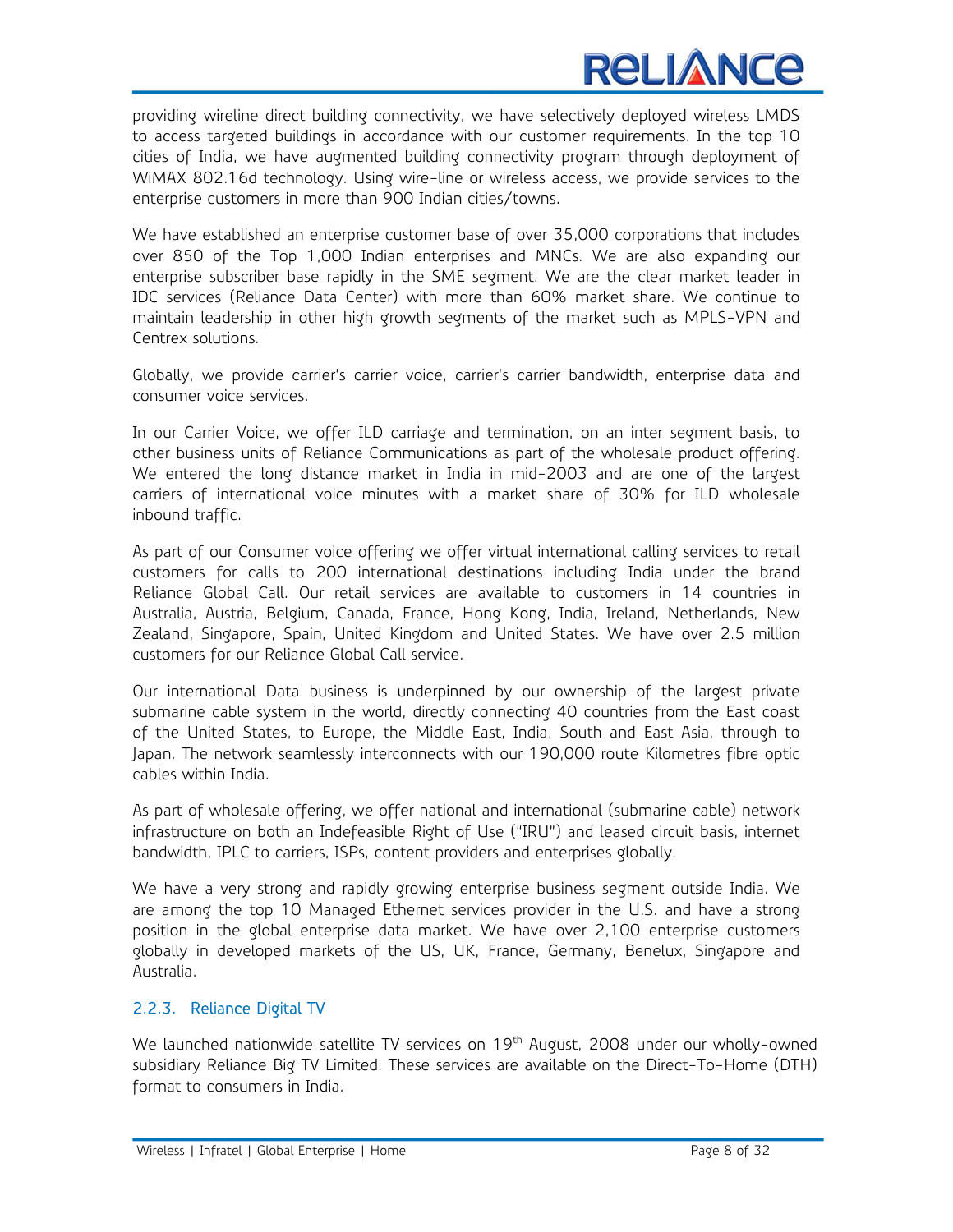Our Direct-To-Home (DTH) digital TV Business has moved into its  $4<sup>th</sup>$  full year of operations. Reliance Digital TV offers a full combo of Standard Definition, High Definition & High Definition-DVR STBs, along with largest channel bouquet. We also introduced a new technology advancement which made us the  $1<sup>st</sup>$  operator to offer all 250 channels in HD like quality. Reliance offers nationwide Direct-To-Home satellite TV services, employing state-ofthe-art MPEG4 technology.

Reliance Digital TV is available at more than 40,000 outlets across 8,300 towns in the country. The retail and distribution reach, as well as other elements of infrastructure established for our wireless network, have been leveraged to expand our DTH presence. Reliance Digital TV currently has 4.3 million subscribers, with 10% share of the DTH market in India. We launched India's first High definition cum Advanced Digital Video recorder (HD DVR). This is a world class product offering 200 hrs of recording, trick play functions & universal remote for operating three devices.

Recently we introduced India's first Consumer offering of 'Loyalty Program'. This is the first time in Indian DTH industry's history that the consumer will get rewarded for long term association. For every rupee spent on Reliance Digital TV subscription, the consumer will now earn reward points which can be redeemed against various Reliance Digital TV services.

During the past 12 months, there has been a significant enhancement in the, already stable product quality. Now our Set Top Box (STB) Failure Rate has gone down to 0.8%, which is amongst the best internationally & by far the best in India.

### 2.3. Network and Operating Facilities

We have India's widest network coverage encompassing 24,000 towns, 600,000 villages & all major railway routes & highways which covers 90% of the country's population.

Our national inter-city long distance network is the largest next generation network in India, with over 160,000 route kilometres of ducted fibre optic cables. We have a totally unique asset in over 25,000 route kilometres of ducted fibre optic cables installed in the leading cities in India. The entire inter-city and metro fibre optic backbone network is deployed in a ring and mesh architecture and is MPLS enabled. The Reliance Data Network has over 180 MPLS integrated network nodes.

We have over 450,000 sq. ft. of IDC capacity in multiple locations and plan to add more IDC capacity to meet growing demand. Our network operating centre in Navi Mumbai, India, is one of the most advanced in the world. The entire range of our products and services is enabled by streamlined, fully integrated, flow through operating and business support systems. These facilities provide us with by far the most superior platform in India for offering bandwidth intensive, feature rich, converged services and solutions for consumers, enterprises, and carrier customers with virtually limitless scalability.

Our national networks are integrated with our international networks.

We have relationships with over 800 global, regional and domestic carriers capable of offering services in 230 countries. Our Managed Network Services are currently available in over 40,000 locations across 163 countries. We also own 22,000 kms of metro fibre network in the U.S. in 14 metros allowing us to offer our customers seamless end-to-end connectivity to these key business markets.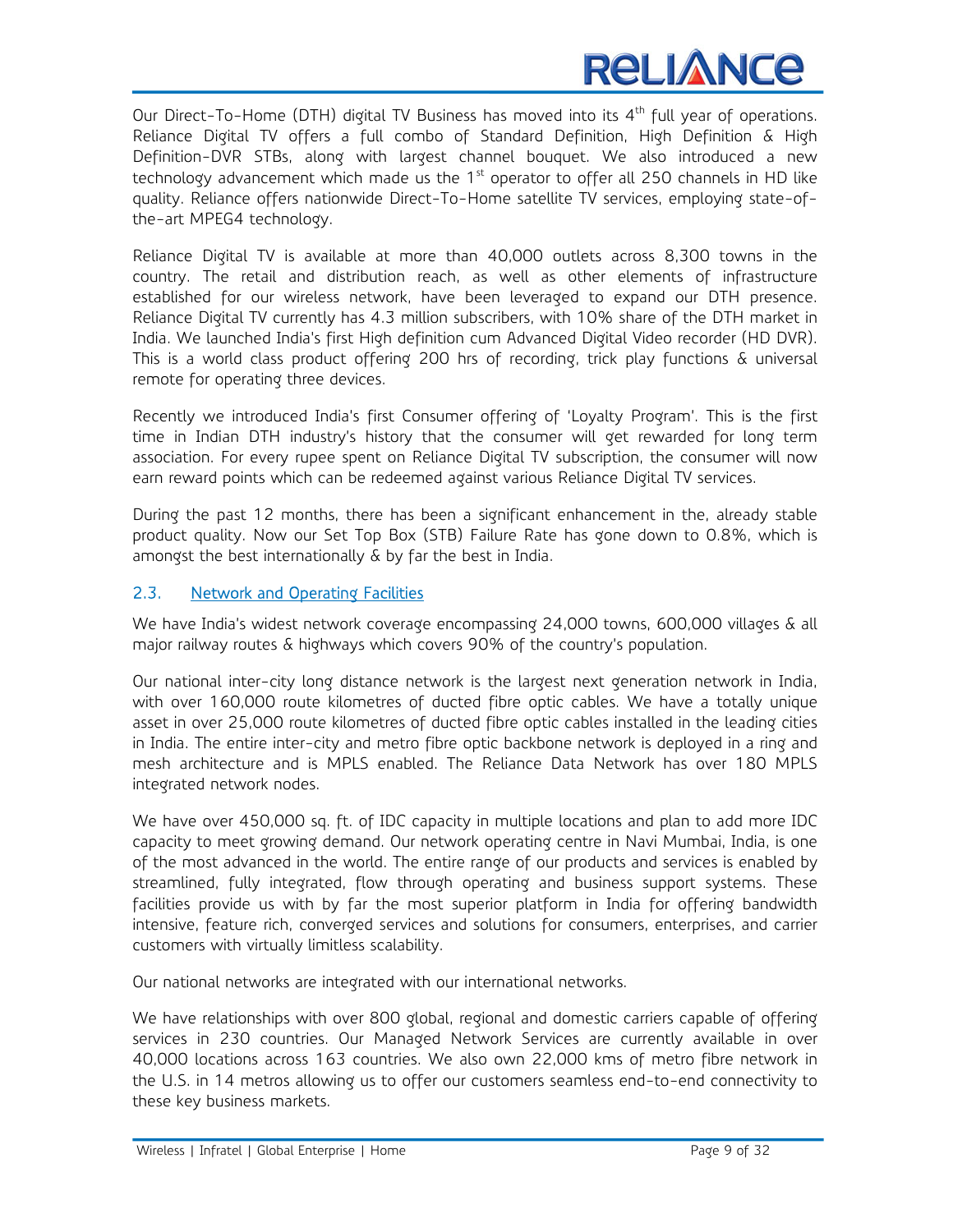Our consumer and SME offerings are supported by one of the most extensive and powerful distribution networks in India. The backbone of our retail presence is combination of exclusive Reliance World and Reliance Express stores along with strong independent 3<sup>rd</sup> party retailer network. These stores offer customer activation and after sales service. Reliance World stores also operate as broadband experience centres offering a range of broadband internet and video conferencing applications. Furthermore, we have over 900,000 retailers who offer sale of Reliance Mobile connections or recharge of our prepaid mobile and FWP's in our coverage footprint.

### 2.4. Recent Rewards & Recognition

- May 2012 Reliance was awarded TM Forum Global Excellence Award 2012 'Business Innovation, in Dublin - Ireland this year. This award was conferred for 3G Video on demand innovative platform - demonstrating the most innovative and successful new service or business model.
- April 2012 Top Green IT Enterprise Award 2012 instituted by IDG Media in recognition of our contribution towards green and clean environment.
- March 2012 CIO Grand Masters 'Virtualization' award for operational agility, resources flexibility through eco-friendly initiatives to deliver responsive, reliable & continued service.

### 2.5. Principal Operating Companies

Reliance Communications Limited is the Flagship company and is also the holding company for the other major operating companies in the Group. Reliance Communications provides wireless, wireline, broadband, and long distance services in India and overseas. Its major assets are the wireless network, transmission networks used in its business, and the contact centres. Following the recent roll-out of our GSM network, we now provide CDMA based wireless services in 20 Circles and GSM based wireless services in 14 Circles.

Reliance Globalcom Limited ("RGL") which was earlier known as FLAG Telecom Group Ltd, is a subsidiary of Reliance Communications. RGL encompasses Enterprise Services, Capacity Sales, Managed Services and a highly successful bouquet of Retail products & services comprising of Global Voice, Internet Solutions and Value Added Services. Its major assets are the FLAG Atlantic, FLAG North Asia Loop, FLAG Europe Asia and FALCON submarine cable systems.

Reliance Telecom Limited ("RTL") is a wholly owned subsidiary of Reliance Communications. RTL provides GSM-based wireless services in 8 service areas, and owns the GSM wireless networks in its service areas. We have received requisite Government approvals and spectrum to roll-out CDMA services in additional 2 Circles.

Reliance Communications Infrastructure Limited ("RCIL") is a wholly owned subsidiary of Reliance Communications. RCIL provides wireless multimedia (Reliance Mobile World) and internet access (Reliance Netconnect) services to customers of Reliance Communications.

Reliance Infratel Limited owns, operates, and develops telecom infrastructure, primarily consisting of wireless communication sites and towers. It currently owns all of the towers used by Reliance Communications' CDMA and GSM wireless networks and is developing additional towers to meet the needs of Reliance Communications and other customers. Reliance Infratel is currently a subsidiary of Reliance Communications through RCIL.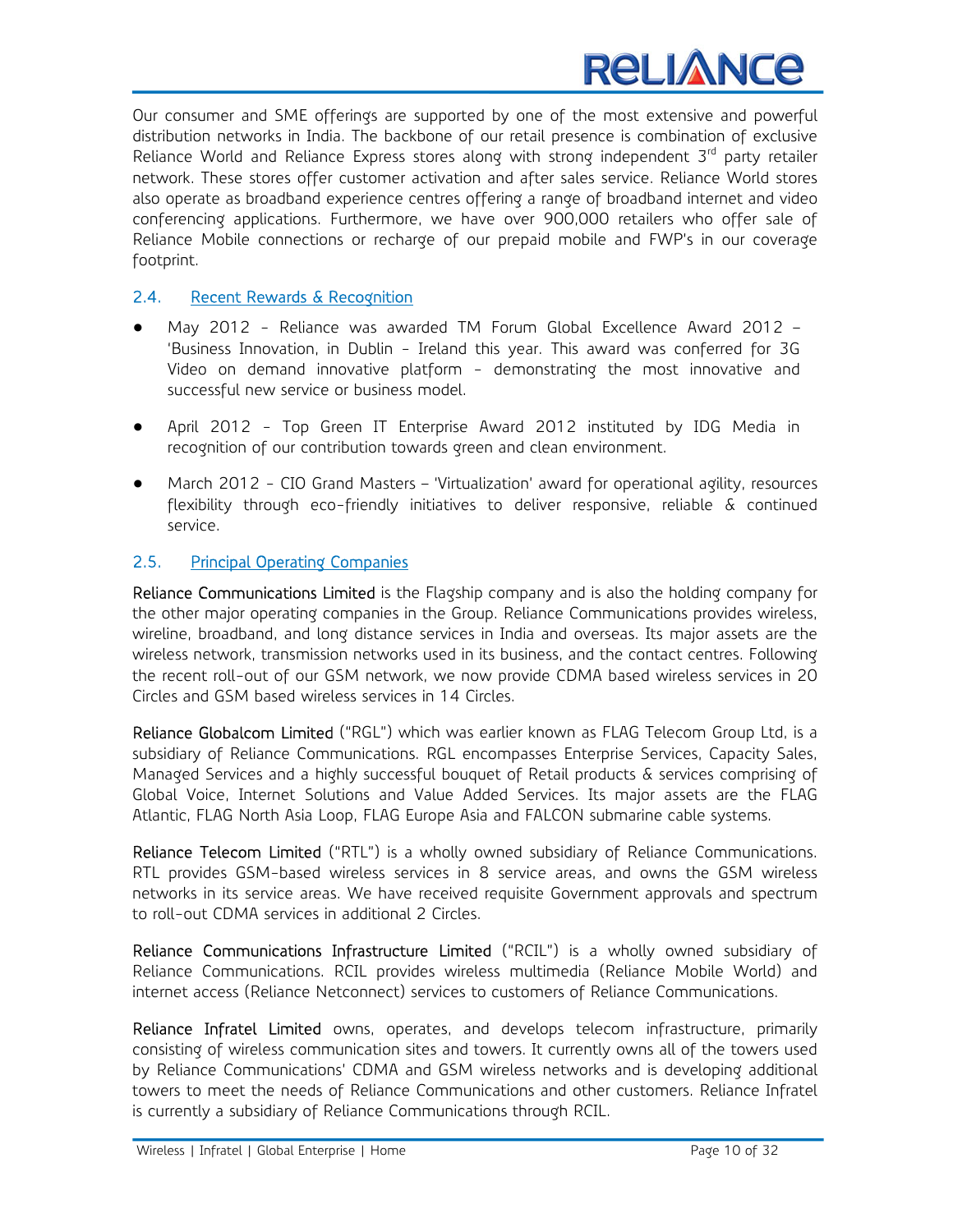### 3. Financial Highlight

Financial results for the quarter ended March 31, 2012 as per Indian GAAP. In the tables below, "Qtr ended 31/12/11" refers to the three month period ended December 31, 2011 and "Qtr ended 31/03/12" refers to the three month period ended March 31, 2012. Exchange rate for conversion of Indian Rupees to United States Dollars is Rs 53.11 = US\$ 1.00 for the quarter ended December 31, 2011, Rs 50.88 = US\$ 1.00 for the quarter ended March 31, 2012, being the revaluation rate as announced by FEDAI.

### 3.1. Summarized Consolidated Statement of Operations

(Rs Million, except ratios)

| <b>Particulars</b>                                                 | Otr ended<br>31/12/11 | Otr ended<br>31/03/12 | Q-on-Q Growth<br>(%) |
|--------------------------------------------------------------------|-----------------------|-----------------------|----------------------|
| Total revenue                                                      | 50,551                | 53,100                | 5.0%                 |
| Net revenue                                                        | 41,496                | 44,704                | 7.7%                 |
| <b>EBITDA</b>                                                      | 16,141                | 16,322                | 1.1%                 |
| Cash profit from operations                                        | 12,188                | 11,719                | $-3.8%$              |
| Amortisation of Compensation under<br>Employee Stock Option Scheme | O                     | (12)                  |                      |
| Profit before tax                                                  | 2,549                 | 836                   | $-67.2%$             |
| Net profit                                                         | 1,862                 | 3,316                 | 78.1%                |
| EBITDA margin (%)                                                  | 31.9%                 | 30.7%                 |                      |

(US\$ Million)

| <b>Particulars</b>                                                        | <b>Qtr</b> ended<br>31/12/11 | <b>Qtr</b> ended<br>31/03/12 | Q-on-Q Growth<br>(%) |
|---------------------------------------------------------------------------|------------------------------|------------------------------|----------------------|
| Total revenue                                                             | 952                          | 1,044                        | 9.7%                 |
| Net revenue                                                               | 781                          | 879                          | 12.5%                |
| <b>EBITDA</b>                                                             | 304                          | 321                          | 5.6%                 |
| Cash profit from operations                                               | 230                          | 230                          | 0.4%                 |
| Amortisation of Compensation under<br><b>Employee Stock Option Scheme</b> | O                            | (0)                          |                      |
| Profit before tax                                                         | 48                           | 16                           | $-66.3%$             |
| Net profit                                                                | 35                           | 65                           | 85.7%                |
| EBITDA margin (%)                                                         | 31.9%                        | 30.7%                        |                      |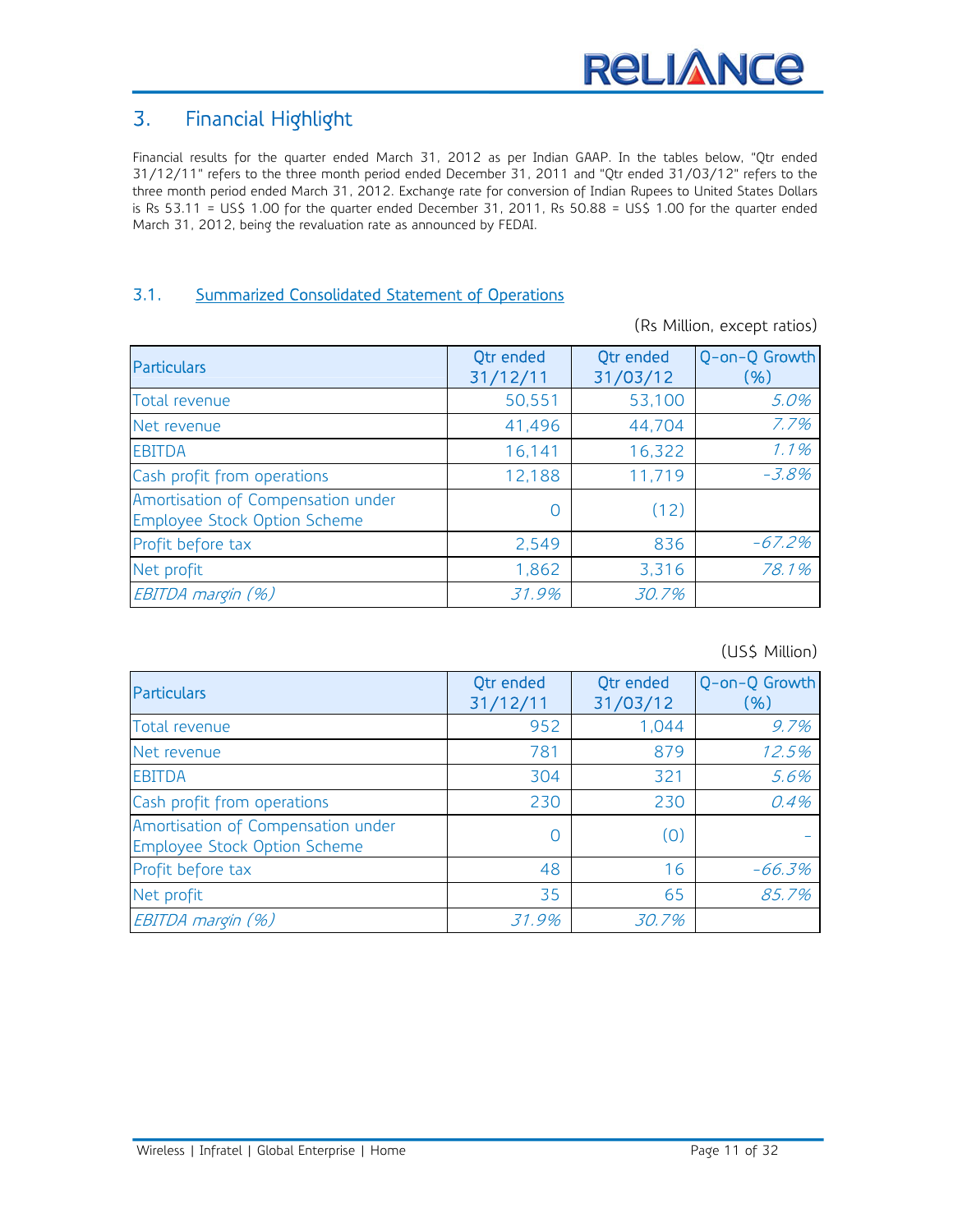### 3.2. Summarized Consolidated Balance Sheet

(Rs Million, except ratios)

| <b>Particulars</b>                                       | As at<br>31/12/11 | As at<br>31/03/12 |
|----------------------------------------------------------|-------------------|-------------------|
| <b>Assets</b>                                            |                   |                   |
| Net fixed assets, including capital work-in-progress     | 749,916           | 714,778           |
| Investments                                              | 1,280             | 1,230             |
| Total current assets (excluding cash & cash equivalents) | 150,231           | 150,021           |
| <b>Total assets</b>                                      | 901,427           | 866,029           |
| Liabilities and stockholders equity                      |                   |                   |
| Total current liabilities and provisions                 | 173,994           | 181,911           |
| Net debt                                                 | 367,627           | 358,393           |
| <b>Total liabilities</b>                                 | 541,621           | 540,304           |
| Stockholders equity (Net of Goodwill)                    | 349,543           | 317,123           |
| Minority interest                                        | 10,263            | 8,602             |
| Total liabilities and stockholders equity                | 901,427           | 866,029           |
| Net debt to stockholders equity $(x)$                    | 1.05              | 1.13              |
| Book value per equity share (Rs)                         | 174               | 158               |

(US\$ Million)

| Particulars                                              | As at<br>31/12/11 | As at<br>31/03/12 |
|----------------------------------------------------------|-------------------|-------------------|
| <b>Assets</b>                                            |                   |                   |
| Net fixed assets, including capital work-in-progress     | 14,122            | 14,050            |
| Investments                                              | 24                | 24                |
| Total current assets (excluding cash & cash equivalents) | 2,828             | 2,949             |
| <b>Total assets</b>                                      | 16,974            | 17,023            |
| Liabilities and stockholders equity                      |                   |                   |
| Total current liabilities and provisions                 | 3,276             | 3,576             |
| Net debt                                                 | 6,923             | 7,045             |
| <b>Total liabilities</b>                                 | 10,199            | 10,620            |
| Stockholders equity (Net of Goodwill)                    | 6,582             | 6,233             |
| Minority interest                                        | 193               | 169               |
| Total liabilities and stockholders equity                | 16,974            | 17,023            |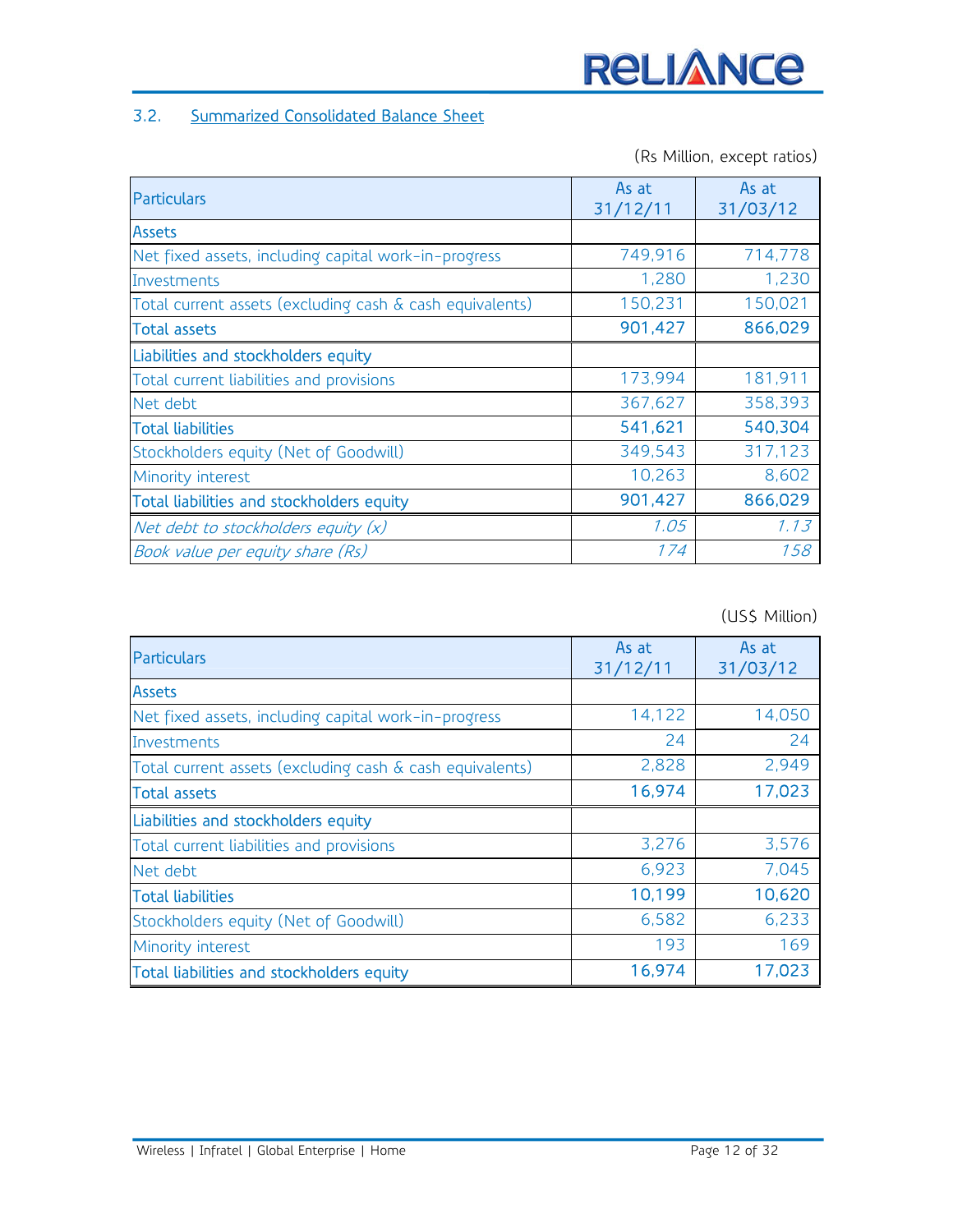### 3.3. Summarized Statement of Operations by Segment

#### 3.3.1. Wireless

(Rs Million, except ratios)

| Particulars       | <b>Qtr</b> ended<br>31/12/11 | <b>Qtr</b> ended<br>31/03/12 | Q-on-Q Growth<br>(%) |
|-------------------|------------------------------|------------------------------|----------------------|
| Gross revenue     | 44,471                       | 45,055                       | 1.3%                 |
| Net revenue       | 32,201                       | 32,924                       | 2.2%                 |
| <b>EBITDA</b>     | 11,823                       | 12,022                       | 1.7%                 |
| <b>EBIT</b>       | 7,195                        | 5,238                        | $-27.2%$             |
| EBITDA margin (%) | 26.6%                        | 26.7%                        |                      |
| EBIT margin (%)   | 16.2%                        | 11.6%                        |                      |

### 3.3.2. Global Enterprise

(Rs Million, except ratios)

| <b>Particulars</b> | Qtr ended<br>31/12/11 | Qtr ended<br>31/03/12 | Q-on-Q Growth<br>(%) |
|--------------------|-----------------------|-----------------------|----------------------|
| Gross revenue      | 23,516                | 24,395                | 3.7%                 |
| Net revenue        | 18,756                | 19.512                | 4.0%                 |
| <b>EBITDA</b>      | 5,694                 | 5,893                 | 3.5%                 |
| <b>EBIT</b>        | 1.957                 | 3,980                 | 103.4%               |
| EBITDA margin (%)  | 24.2%                 | 24.2%                 |                      |
| EBIT margin (%)    | 8.3%                  | 16.3%                 |                      |

Note: "Net revenue" in 3.3.1 and 3.3.2 above represents gross segment revenue less license fees and access charges.

### 3.3.3. Others

(Rs Million, except ratios)

| <b>Particulars</b> | <b>Qtr</b> ended<br>31/12/11 | <b>Qtr</b> ended<br>31/03/12 | Q-on-Q Growth<br>$(\% )$ |
|--------------------|------------------------------|------------------------------|--------------------------|
| Other income       | 2,322                        | 2,700                        | 16.3%                    |
| Other expenses     | 3,670                        | 4,262                        | 16.1%                    |
| <b>EBITDA</b>      | (1,348)                      | (1, 561)                     | 15.8%                    |
| <b>EBIT</b>        | (2,762)                      | (2, 563)                     | $-7.2%$                  |

Note: "Other income" in 3.3.3 above represents revenue earned from operating activities not included in segments (as defined). "Other expenses" in 3.3.3 above represents expenses related to such activities and unallocated corporate expenses.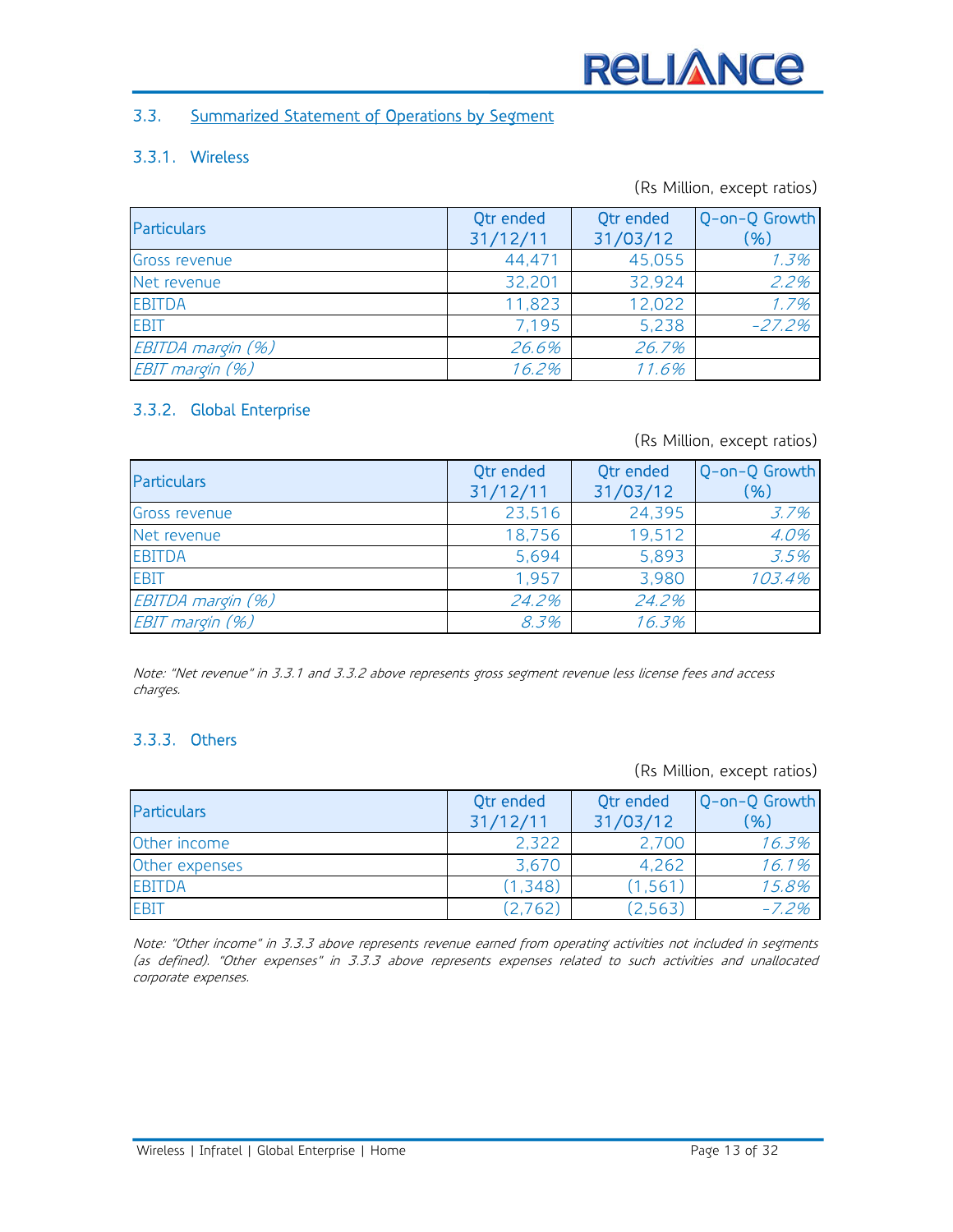### 3.4. Contribution to Revenue by Segment

(Rs Million, except ratios)

|                          | Qtr ended 31/12/11 |            |          | Qtr ended 31/03/12 |
|--------------------------|--------------------|------------|----------|--------------------|
| Segment                  | Revenue            | % of Total | Revenue  | % of Total         |
| <b>Wireless</b>          | 44,471             | 63%        | 45,055   | 62%                |
| <b>Global Enterprise</b> | 23,516             | 34%        | 24,395   | 34%                |
| <b>Others</b>            | 2,322              | 3%         | 2,700    | 4%                 |
| <b>Sub Total</b>         | 70,309             | 100%       | 72,150   | 100%               |
| Eliminations             | (19, 758)          |            | (19,050) |                    |
| <b>Total</b>             | 50,551             |            | 53,100   |                    |

Note: "Others" comprises "Other income" as shown in 3.3.3 above.

### 3.5. Contribution to EBITDA by Segment

(Rs Million, except ratios)

|                          | Qtr ended 31/12/11 |            | Qtr ended 31/03/12 |            |  |
|--------------------------|--------------------|------------|--------------------|------------|--|
| Segment                  | <b>EBITDA</b>      | % of Total | <b>EBITDA</b>      | % of Total |  |
| <b>Wireless</b>          | 11,823             | 73%        | 12,022             | 74%        |  |
| <b>Global Enterprise</b> | 5,694              | 35%        | 5,893              | 36%        |  |
| <b>Others</b>            | (1,348)            | $-8%$      | (1, 561)           | $-10%$     |  |
| <b>Sub Total</b>         | 16,169             | 100%       | 16,354             | 100%       |  |
| Eliminations             | (28)               |            | (31)               |            |  |
| <b>Total</b>             | 16,141             |            | 16,323             |            |  |

### 3.6. Investment in Projects by Segment

(Rs Million, except ratios)

|                          | Cumulative to 31/03/12 |            |                   | Qtr ended 31/03/12 |
|--------------------------|------------------------|------------|-------------------|--------------------|
| Segment                  | <b>Rs Million</b>      | % of Total | <b>Rs Million</b> | % of Total         |
| <b>Wireless</b>          | 659,709                | 72%        | 2,598             | 60%                |
| <b>Global Enterprise</b> | 228,142                | 25%        | 1,559             | 36%                |
| <b>Others</b>            | 30,460                 | 3%         | 173               | 4%                 |
| <b>Total</b>             | 918,311                | 100%       | 4,330             | <i>100%</i>        |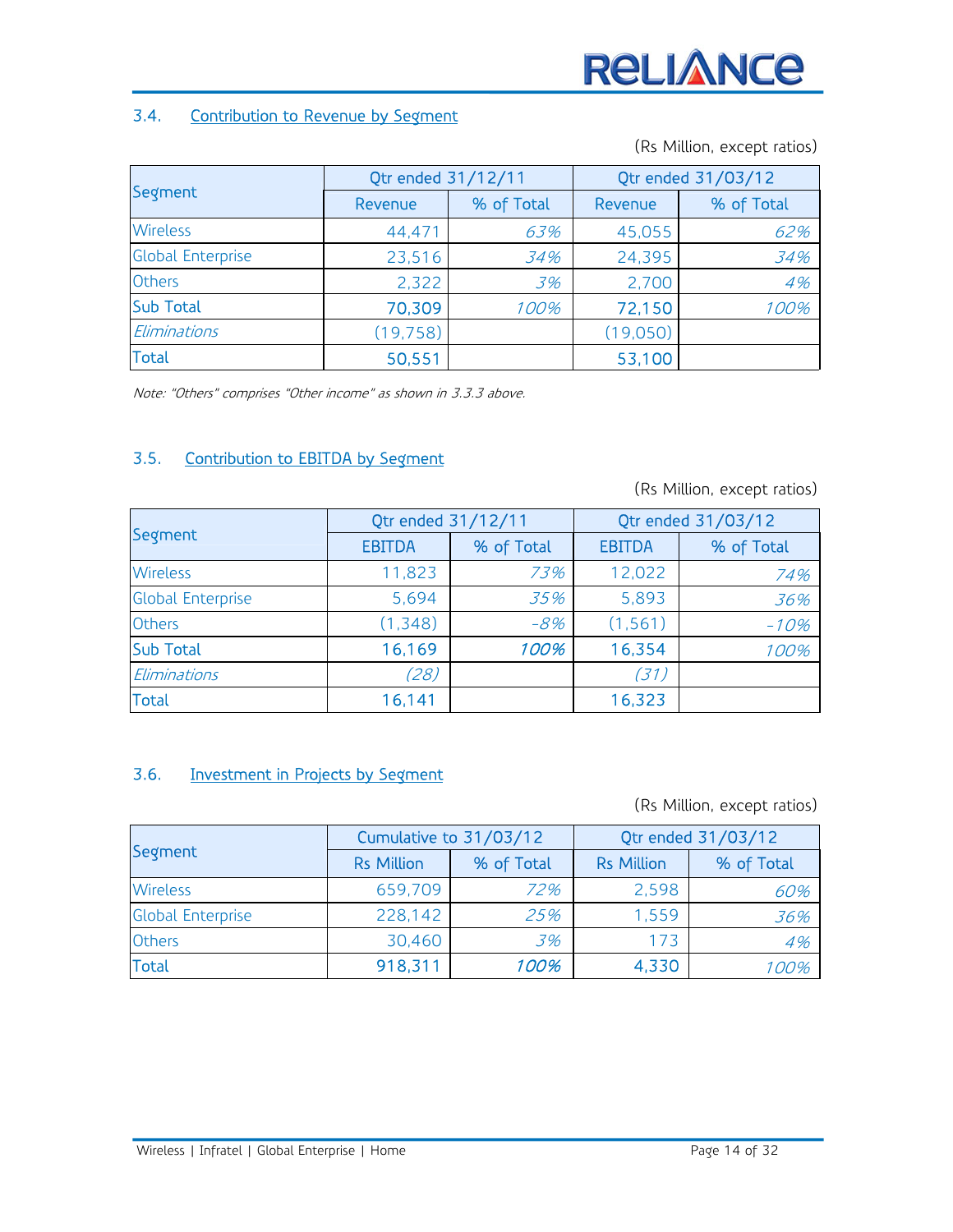### 4. Key Performance Indicators

The financial figures used for computing ARPU, RPM and SMS revenue are based on Indian GAAP. Data used for computing wireless market share is derived from reports published by industry associations. Although we believe that such data is reliable, it has not been independently verified. Definitions of terms are set out in Section 9. "Qtr ended 31/12/11" refers to the three month period ended December 31, 2011; "Qtr ended 31/03/12" refers to the three month period ended March 31, 2012.

| <b>Metric</b>                          | <b>Unit</b>    | Otr ended<br>31/12/11 | Otr ended<br>31/03/12 |
|----------------------------------------|----------------|-----------------------|-----------------------|
| Service areas operational*             | <b>Nos</b>     | 22                    | 22                    |
| Wireless customers                     | <b>Nos</b>     | 150,078,928           | 153,045,692           |
| Wireless market share (All-India)      | %              | 16.9%                 | 16.7%                 |
| Wireless net adds                      | <b>Nos</b>     | 2,991,741             | 2,966,764             |
| Market share - wireless net adds       | $\%$           | 14.4%                 | 13.4%                 |
| Pre-paid % of total wireless customers | %              | 97.1%                 | 97.1%                 |
| Pre-paid % of wireless net adds        | $\%$           | 100.8%                | 96.9%                 |
| <b>Wireless ARPU</b>                   | Rs/Sub         | 100                   | 99                    |
| Wireless churn                         | $\%$           | 4.2%                  | 4.5%                  |
| Wireless minutes of use (MoU)          | <b>Bn Mins</b> | 99.9                  | 103.0                 |
| Wireless MoU per customer/month        | Min/Sub        | 224                   | 227                   |
| Wireless revenue per minute (RPM)      | Rs/Min         | 0.45                  | 0.44                  |
| Wireless EBITDA per minute             | Rs/Min         | 0.12                  | 0.12                  |
| Broadband Service areas operational    | <b>Nos</b>     | 18                    | 18                    |
| Broadband Towns active (wireline)      | <b>Nos</b>     | 44                    | 44                    |
| <b>Access lines</b>                    | <b>Nos</b>     | 1,511,000             | 1,515,000             |
| Access line net adds                   | <b>Nos</b>     | $-11,000$             | 4,000                 |
| Buildings directly connected           | <b>Nos</b>     | 1,145,263             | 1,156,710             |
| <b>Total ILD minutes</b>               | Mn Mins        | 4,771                 | 4,996                 |
| <b>Total NLD minutes</b>               | Mn Mins        | 15,882                | 15,444                |

\* Considering Tamil Nadu and Chennai as one combined circle

Note: Definition of ILD minutes includes transit minutes and global calling card minutes. Definition of NLD minutes includes carriage of all ILD minutes originating or terminating in India.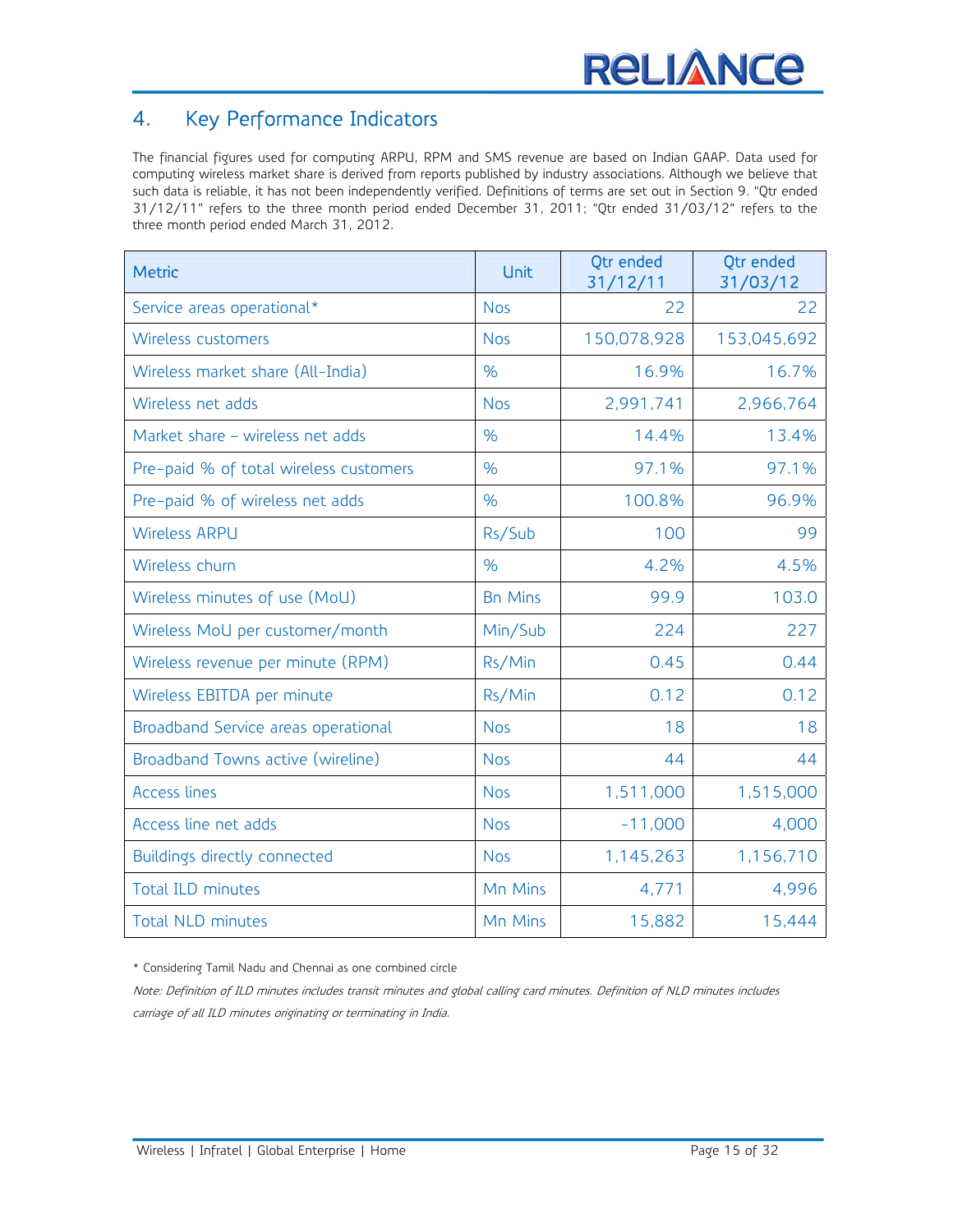### 5. Basis of Presentation of Financial Statements

### 5.1. Reporting Periods

The financial year end of Reliance Communications Limited is March 31. Each financial year ("FY") is referred to by the calendar year in which the particular financial year end occurs. The current financial year will be for a period of 12 months, commenced on April 1, 2011 and ending on March 31, 2012.

### 5.2. Consolidated and Segment Financial Results

#### 5.2.1. Revenues

Revenues of the Company have been reported in the following manner:

**Q** Consolidated Revenues and Segment Gross Revenues

Consolidated revenues of the Company have been classified as "Services and Sales" revenue. This represents revenues earned from the provision of services and from the sale of network infrastructure on an IRU basis.

For the purposes of business segment reporting, revenues have been classified under two segments namely "Wireless" and "Global Enterprise". The lines of business included in each segment and the basis of segment revenue reporting is described in Section 5.3 below. Revenue earned from operating activities not included in these segments (as defined) is shown as "Other Income" under "Others" in the segment analysis.

**B** Elimination of Inter Segment Revenues

Revenues for each business segment are reported at gross level where inter segment revenue is also included. Hence, revenue of one segment, from inter segment source, is reported as the expense of the related segment. Elimination takes place in determining consolidated revenues for the Company.

For the purpose of determining transfer pricing between segments, open market wholesale rates for comparable services or, where applicable, rates stipulated by the regulatory authorities have been adopted.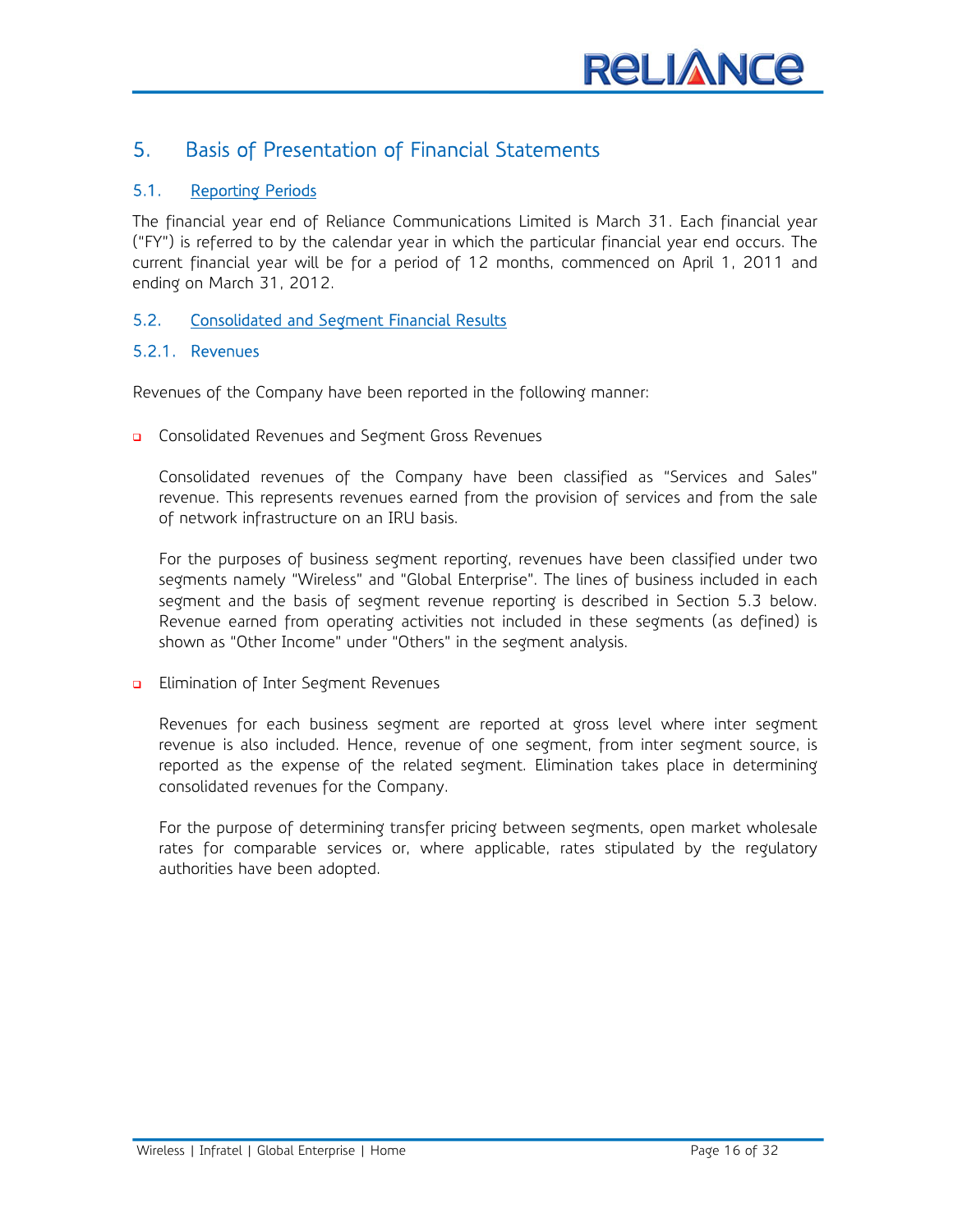#### 5.2.2. Net Revenues by Segment

"Net Revenues" represent revenues earned less direct variable operating expenses in the nature of: (1) revenue share (including levies for Universal Service Obligation), and spectrum fees (referred to collectively as "License Fees"); and (2) charges for access, carriage, interconnection, and termination (referred to collectively as "Access Charges").

Expenses included under License Fees are currently incurred as a percentage of adjusted gross revenue. Expenses included under Access Charges, on the basis of fixed or ceiling cost per minute, or are determined by commercial negotiation with other carriers and between our business segments, as appropriate.

Access Charges and license Fees are disclosed in aggregate as part of the classification of "Operating Expenses" in the consolidated statement of operations. Net Revenues are reported for each business segment.

#### 5.2.3. Operating Expenses

Operating expenses of the Company have been reported in the following manner:

**Q** Consolidated and Segment Gross Operating Expenses

Consolidated operating expenses of the Company have been classified under four categories of costs, namely "Access Charges and license Fees", "Network Operations", "Employees", and "Selling, General & Administrative".

**B** Elimination of Inter Segment Expenses

Principles, as stated in 5.2.1 above, have been followed for reporting gross operating expenses of each segment and elimination of such expenses in determining consolidated EBITDA for the Company.

#### 5.3. Composition of Segments

Financial performance of the Company has been reported under the following two business segments:

- **u** Wireless
- Global Enterprise

Financial results by segment include all products and services covered by the individual segment as described below. Operating activities not included in the segments (as defined below) are grouped under "Others".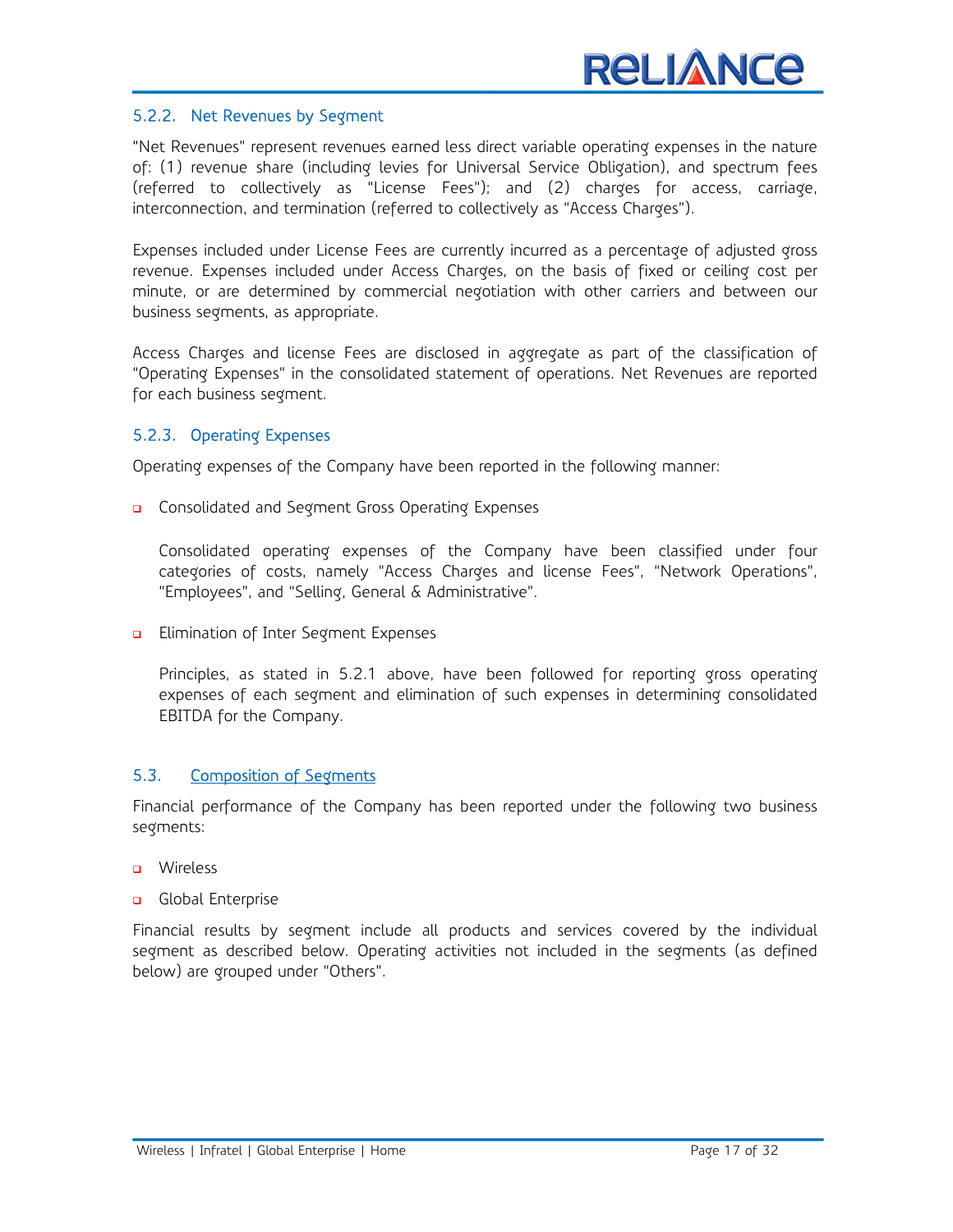### 5.3.1. Wireless

The Wireless segment functions in a retail mode. Wireless services are offered on both CDMA and GSM technology platforms. Wireless services consist mainly of the following:

- 3G in 13 circles & Nation-wide 2G mobile services for individuals and corporate customers, including local and long distance voice, messaging, wireless internet access, wireless multimedia and value added services. Services are offered on both pre-paid and post paid bases.
- Fixed wireless phone and terminal services are mainly for residential and SME customers, including local and long distance voice, messaging, wireless internet access, wireless multimedia, and value added services. Services are offered on both pre-paid and post paid bases.
- 3G services provide customers with a plethora of data applications like live mobile TV, Video-on-demand, video calling, video and music streaming, video conferencing, personalized RSS feeds and much more.
- Public calling offices and coin collection boxes for local and long distance voice using fixed wireless phones and terminals. Service is provided to independent retail operators of such facilities on a pre-paid basis.

Assets allocated to this business segment include: radio equipment (base trans-receiver stations (BTSs), microwave towers, antennas, mobile switching centers (MSCs), and related electronics, software and systems for operations); intra-city access networks (ducts and optical fiber) other than in 44 cities; utilities, servers, customer premises equipment, and license fees.

### 5.3.2. Global Enterprise

The Global Enterprise Business segment provides wholesale and retail voice and data services from many international locations. It provides the following services to the wireless segment of Reliance Communications on an inter segment basis and enterprises in India and across the globe:

- National inter-circle (NLD) carriage services for voice, data, and internet.
- **D** NLD bandwidth and infrastructure services for other service providers.
- International long distance (ILD) carriage services for voice, data, and internet.
- IRUs and leased circuits for international voice and data connectivity through submarine cable systems, together with cable restoration and maintenance services.
- Global Ethernet services to enterprise customers across four industry verticals i.e. financial, legal, healthcare and Government
- International managed data services, including IP-VPN.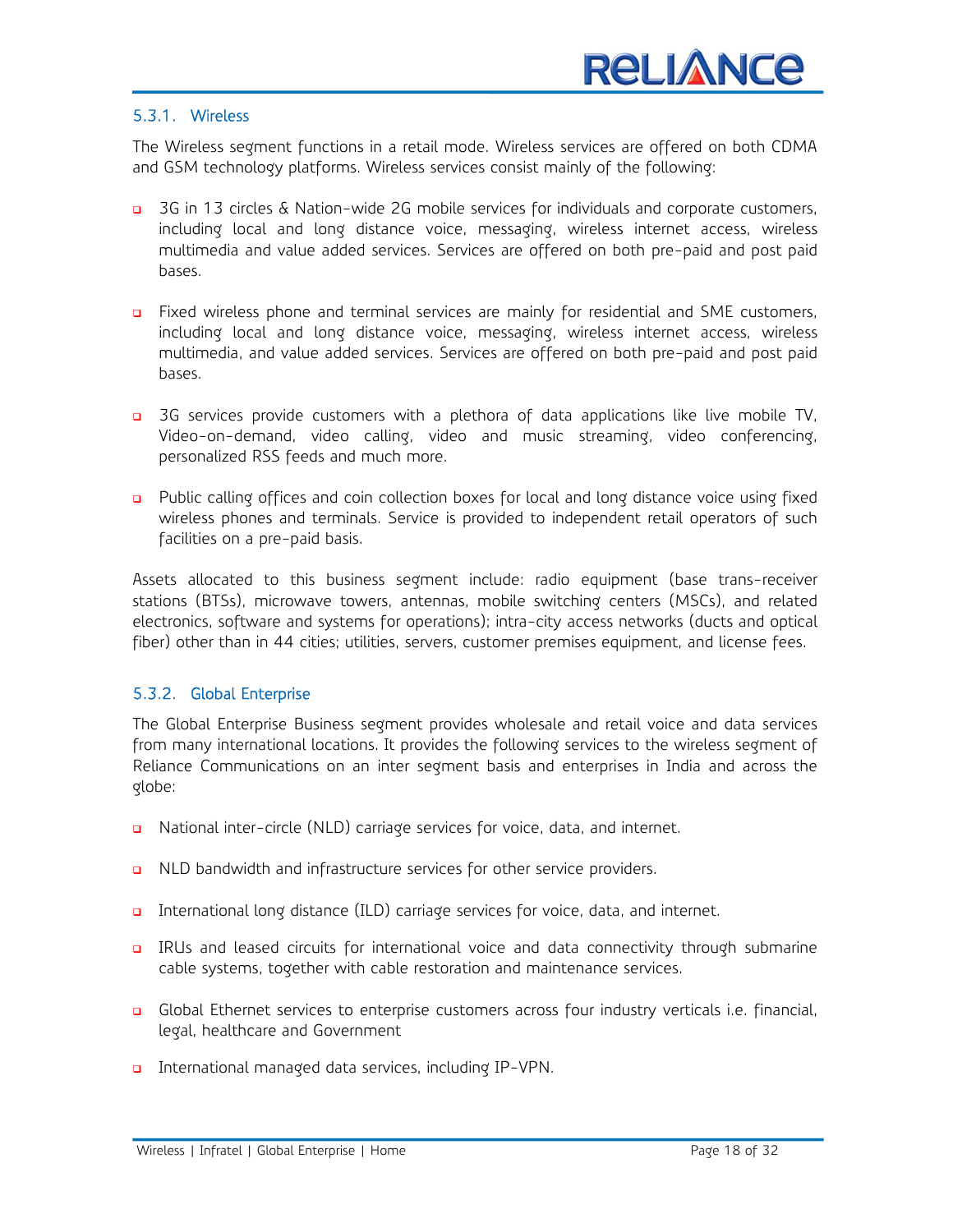- Virtual international calling and voice content services provided by overseas operating units in Australia, Austria, Belgium, Canada, France, Hong Kong, India, Ireland, Netherlands, New Zealand, Singapore, Spain, United Kingdom and United States in a retail mode to individual customers for calling India and global destinations.
- **Q** Managed contact centre solutions for call centres in India and overseas.
- Services provided through LMDS, WIMAX etc. and involving the provision of IT infrastructure are covered under this segment. Services are provided across various customer groups including residential, SMEs, and large corporates. Products and services include the following:
	- Voice Products: E1 DID, Centrex, PBX trunks, One Office Duo, toll free, Audio conferencing, and fixed line phones.
	- Data products: VPN, leased lines, IPLCs, Ethernet, video conferencing, Remote Access VPN, internet data centre (IDC) services (including managed hosting, applications, storage, and disaster recovery), and broadband internet.

NLD and ILD assets are allocated to this segment. NLD assets include: transport equipment and electronics; transmission networks connecting various Media Convergence Nodes (MCNs) across all circles; buildings, utilities, and license fees. ILD assets include: dedicated ports and switches, electronics, infrastructure at various points of presence and other cable systems not owned and operated by the Company. In addition, the submarine cable systems, cable landing stations, switching equipment for PoPs and associated facilities of FLAG, are included in this segment.

Allocated assets also include: in-building wiring and building access networks from building access nodes in all locations where active; intra-city access networks (ducts and optical fiber) in 44 cities; internet data centers; digital loop carriers (DLC), routers, modems and related electronics; customer premises equipment (CPE) and license fees.

### 5.3.3. Others

Others comprise operating activities not included in the segments as defined above. These activities include DTH services, retailing (Reliance World), property leasing and investments.

Assets shown under Others mainly comprise properties owned by the Company, including the Dhirubhai Ambani Knowledge City, and property and fittings (including electronics for videoconferencing and other digital services) used by Reliance World retail outlets.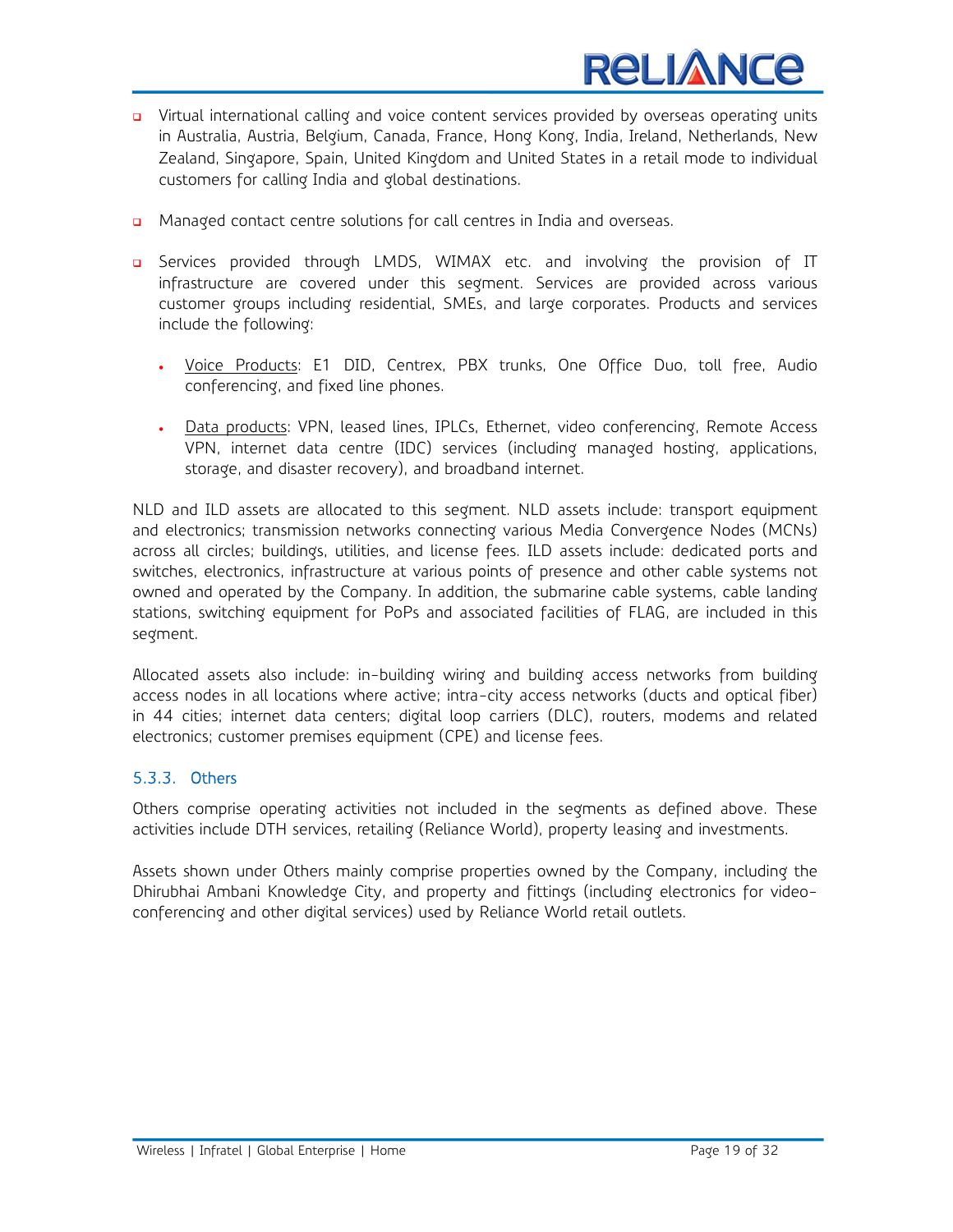### 6. Financial Statements

Financial results for the quarter ended March 31, 2012 as per Indian GAAP. An explanation of the basis of presentation is set out in Section 5. In the tables below, "Qtr ended 31/12/11" refers to the three month period ended December 31, 2011 and "Qtr ended 31/03/12" refers to the three month period ended March 31, 2012. Previous quarter's figures have been re-grouped, re-arranged and re-classified wherever necessary.

### 6.1. Consolidated Results of Operations

### (Rs. Million, except ratios) Particulars **Particulars** Contract Contract Contract Contract Contract Contract Contract Contract Contract Contra<br>Particulars Contract Contract Contract Contract Contract Contract Contract Contract Contract Contract Contra 31/12/11 Qtr ended 31/03/12 Total revenues 50,551 53,100 Services and sales 50,551 53,100 Total operating expenses 36,778 Access charges and license fees 1996 8,396 Network operations 14,957 18,390 Employees 2,940 3,082 SG&A 7,458 6,910 EBITDA before exceptional item 16,141 16,141 16,322 Finance charges (net) 3,812 5,795 Depreciation / amortization 19,703 9,703 Exceptional Items (12) (12) Profit before tax and the set of the set of the set of the set of the set of the set of the set of the set of the set of the set of the set of the set of the set of the set of the set of the set of the set of the set of th Provision for tax (including Deferred tax) 141 (1,193) Net profit after tax (before adjustment of share of Minority Interest/ Associates) 2,029 Interest/ Associates) Share of Minority and associates 546 (1,287) Net profit after tax (after adjustment of share of Minority Interest/ Associates) 1,862 3,316 Ratios EBITDA margin (%) 31.9% 30.7% Net profit margin (%) 3.7% 6.2%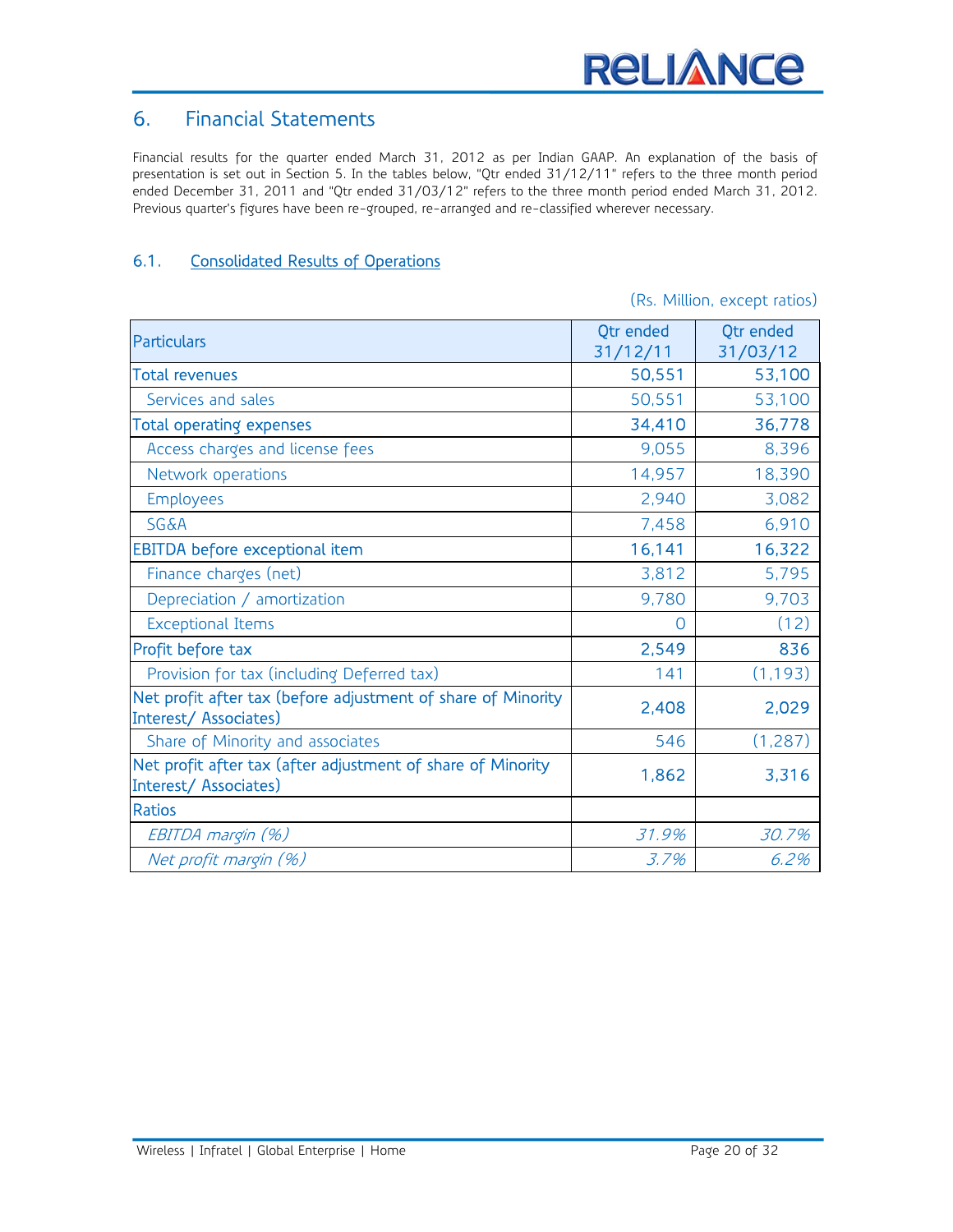### 6.2. Consolidated Balance Sheet

(Rs. Million)

| <b>Particulars</b>                            | As at 31/12/11 | As at 31/03/12 |
|-----------------------------------------------|----------------|----------------|
| <b>ASSETS</b>                                 |                |                |
| <b>Current assets</b>                         |                |                |
| Inventories                                   | 5,193          | 5,663          |
| <b>Debtors</b>                                | 49,314         | 35,839         |
| Other current assets                          | 23,685         | 29,569         |
| Loans and advances                            | 72,039         | 78,950         |
| Total current assets (excluding cash and cash | 150,231        | 150,021        |
| <b>Fixed assets</b>                           |                |                |
| <b>Gross block</b>                            | 991,667        | 995,639        |
| Less: Depreciation                            | (324, 787)     | (331,091)      |
| Net block                                     | 666,880        | 664,548        |
| Capital work-in-progress                      | 83,036         | 50,230         |
| <b>Total fixed assets</b>                     | 749,916        | 714,778        |
| Investments                                   | 1,280          | 1,230          |
| <b>Total assets</b>                           | 901,427        | 866,029        |
| LIABILITIES AND STOCKHOLDERS EQUITY           |                |                |
| <b>Stockholders equity</b>                    |                |                |
| Share capital                                 | 10,320         | 10,320         |
| Reserves and surplus (net of Goodwill)        | 339,223        | 306,803        |
| <b>Stockholders equity</b>                    | 349,543        | 317,123        |
| Minority interest                             | 10,263         | 8,602          |
| Current liabilities and provisions            |                |                |
| Current liabilities                           | 143,918        | 147,004        |
| Provisions                                    | 30,076         | 34,907         |
| Total current liabilities and provisions      | 173,994        | 181,911        |
| <b>Debt</b>                                   |                |                |
| Foreign currency loans                        | 314,080        | 277,439        |
| Rupee loans                                   | 67,818         | 91,739         |
| <b>Gross Debt</b>                             | 381,898        | 369,178        |
| Less: Cash and cash equivalents               | 14,271         | 10,785         |
| Net debt                                      | 367,627        | 358,393        |
| Total liabilities and stockholders equity     | 901,427        | 866,029        |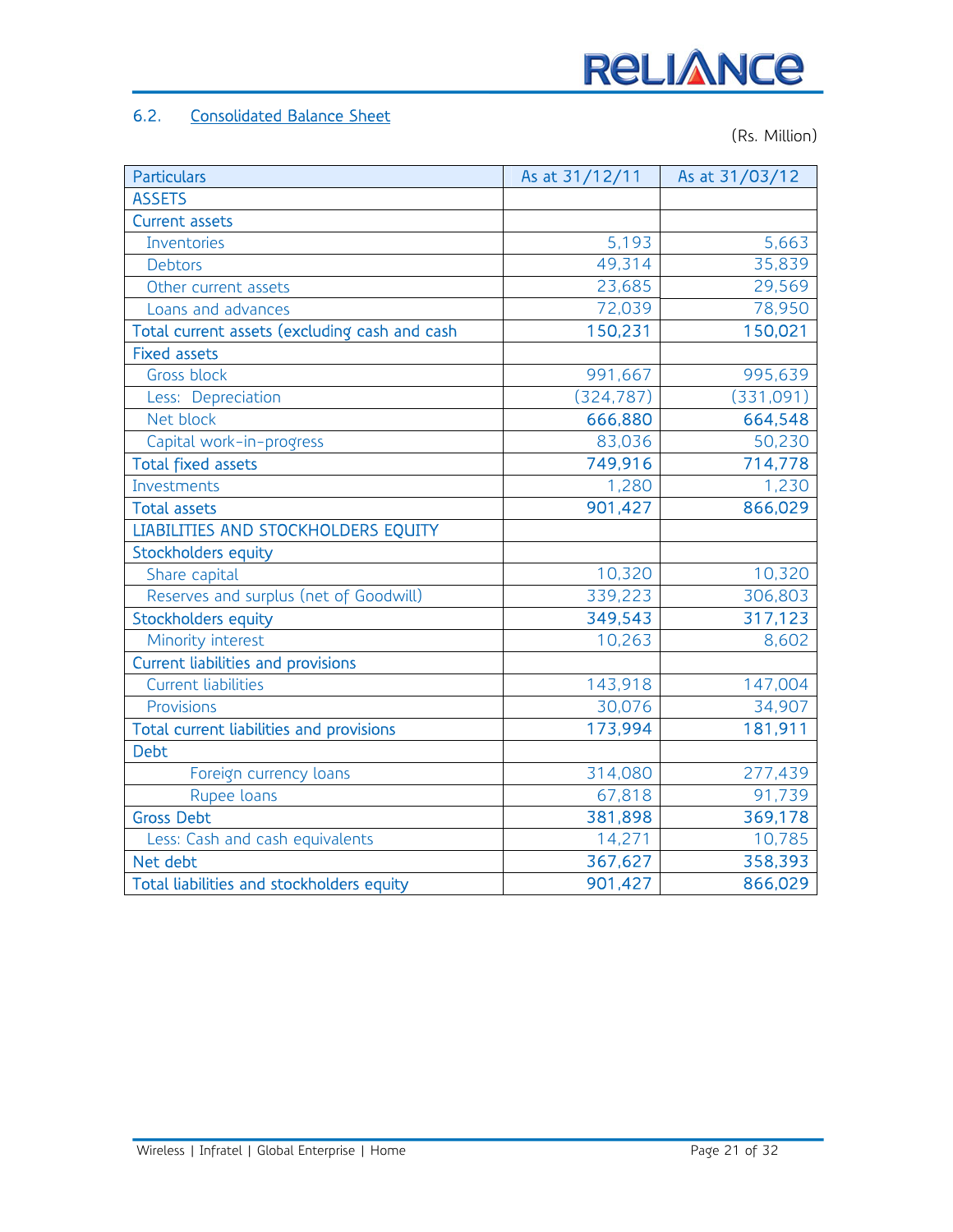### 6.3. Consolidated Statement of Cash Flows

(Rs. Million)

| <b>Particulars</b>                                               |                | <b>Qtr</b> ended<br>31/12/11 | <b>Qtr</b> ended<br>31/03/12 |
|------------------------------------------------------------------|----------------|------------------------------|------------------------------|
| Cash flows from operating activities:                            |                |                              |                              |
| Net profit/(loss) before tax                                     | A              | 2,549                        | 836                          |
| Add: Non cash/non operating items                                | B              | 13,738                       | 15,458                       |
| Depreciation and amortization                                    |                | 9,780                        | 9,703                        |
| Provision for doubtful debts                                     |                | 42                           | 76                           |
| Finance charges (net)                                            |                | 3,986                        | 5,683                        |
| (Profit)/loss on sale of investments                             |                | (70)                         | (4)                          |
| Exceptional items                                                |                | $\Omega$                     | $\Omega$                     |
| Cash generated from operations before<br>working capital changes | $A + B$        | 16,287                       | 16,294                       |
| (Increase)/decrease in working capital                           |                | (6,382)                      | 69                           |
| Cash generated from operations                                   |                | 9,905                        | 16,363                       |
| Tax paid                                                         |                | 201                          | (827)                        |
| Net cash provided/used by/in operating<br>activities             | $\overline{C}$ | 10,106                       | 15,536                       |
| Cash flows from investing activities:                            |                |                              |                              |
| (Purchase)/sale of property, plant, and<br>equipment (net)       |                | (10, 448)                    | (19, 273)                    |
| (Purchase)/sale of investments (net)                             |                | 1,013                        | (199)                        |
| Interest income / (expense) (net)                                |                | (5,771)                      | (5,052)                      |
| Net cash provided/used by/in investing<br>activities             | D              | (15, 206)                    | (24, 524)                    |
| Cash flows from financing activities:                            |                |                              |                              |
| Increase/(decrease) in borrowings                                |                | 1,412                        | 5,502                        |
| Net cash provided/used by/in financing<br>activities             | E              | 1,412                        | 5,502                        |
|                                                                  |                |                              |                              |
| Cash and cash equivalents:                                       |                |                              |                              |
| Beginning of the period                                          | F              | 17,959                       | 14,271                       |
| End of the period                                                | $C+D+E+F$      | 14,271                       | 10,785                       |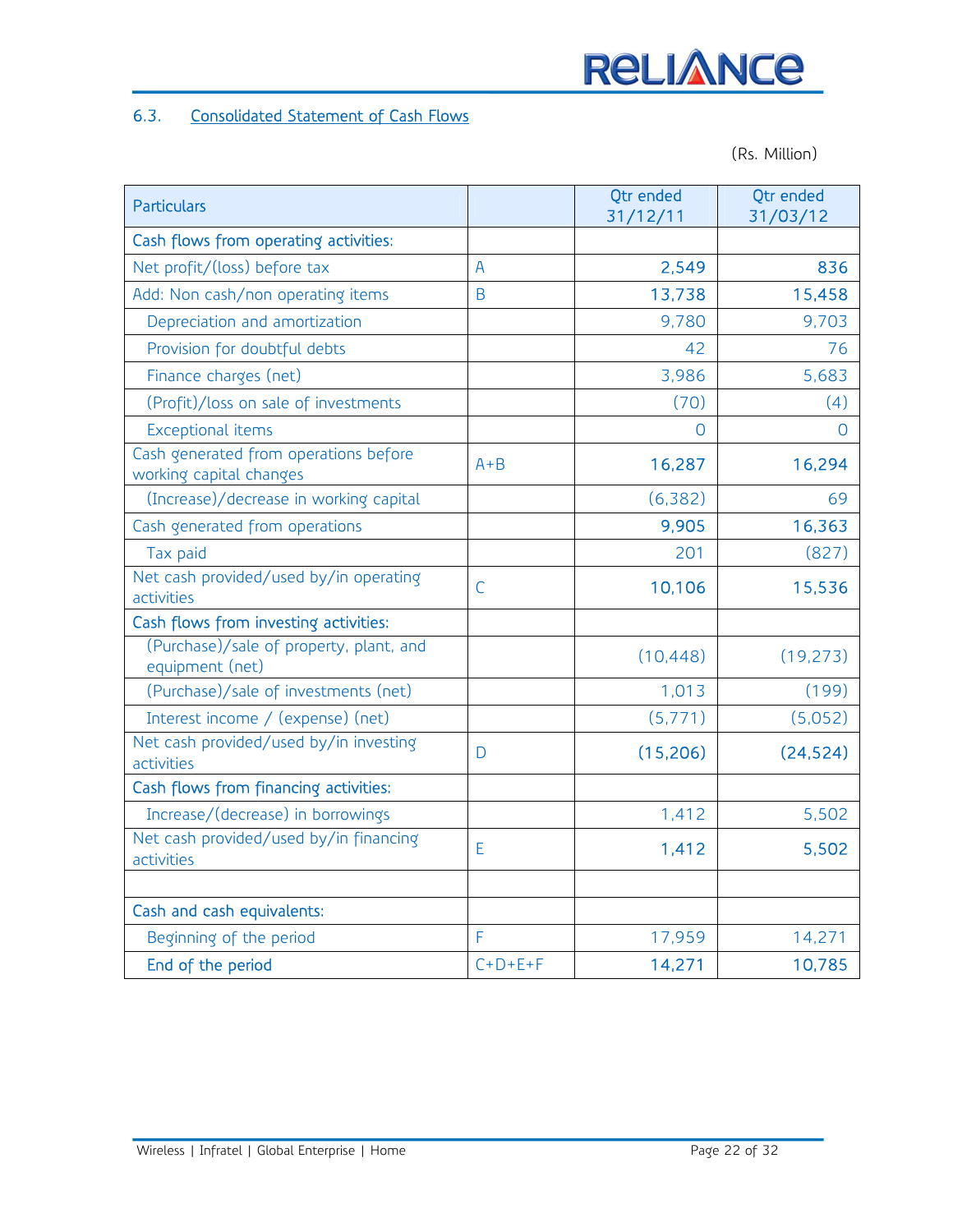### 7. Accounting Policies

Set out below are the significant accounting policies to the Consolidated Statement of Operations and the Consolidated Balance Sheet.

### 7.1. Principles of Consolidation

Consolidation has been carried out in compliance with the applicable Accounting Standards, viz., AS 21 and AS 23, issued by the Institute of Chartered Accountants of India.

### 7.2. Other Significant Accounting Policies

#### 7.2.1. Basis of Preparation of Financial Statements

The financial statements have been prepared under the historical cost convention in accordance with the generally accepted accounting principles in India and the provisions of the Companies Act, 1956.

### 7.2.2. Use of Estimates

The presentation of financial statements requires estimates and assumptions to be made that affect the reported amount of assets and liabilities on the date of the financial statements and the reported amount of revenues and expenses during the reporting period. Difference between the actual results and estimates are recognized in the period in which the results are known/materialized.

#### 7.2.3. Fixed Assets

Fixed assets are stated at cost net of cenvat/value added tax and include amount added on revaluation less accumulated depreciation, amortization and impairment loss, if any.

- All costs including financing cost until commencement of commercial operations relating to borrowings attributable to fixed assets, are capitalized.
- Expenses incurred relating to projects prior to commencement of commercial operation are considered as project development expenditure and shown under capital work-in-progress.
- In respect of operating leases, rentals are expensed with reference to lease terms and other considerations in compliance with the provisions of the AS 19 issued by The Institute of Chartered Accountants of India, except for rentals pertaining to the period up to the date of commencement of commercial operations, which are capitalized.
- In respect of finance leases, the lower of the fair value of the assets and present value of the minimum lease rentals is capitalized as fixed assets with corresponding amount shown as liabilities for leased assets in compliance with the provisions of the AS 19 issued by The Institute of Chartered Accountants of India. The principal component in the lease rental in respect of the above is adjusted against liabilities for leased assets and the interest component is recognized as an expense in the year in which the same is incurred except in case of assets used for capital projects where it is capitalized.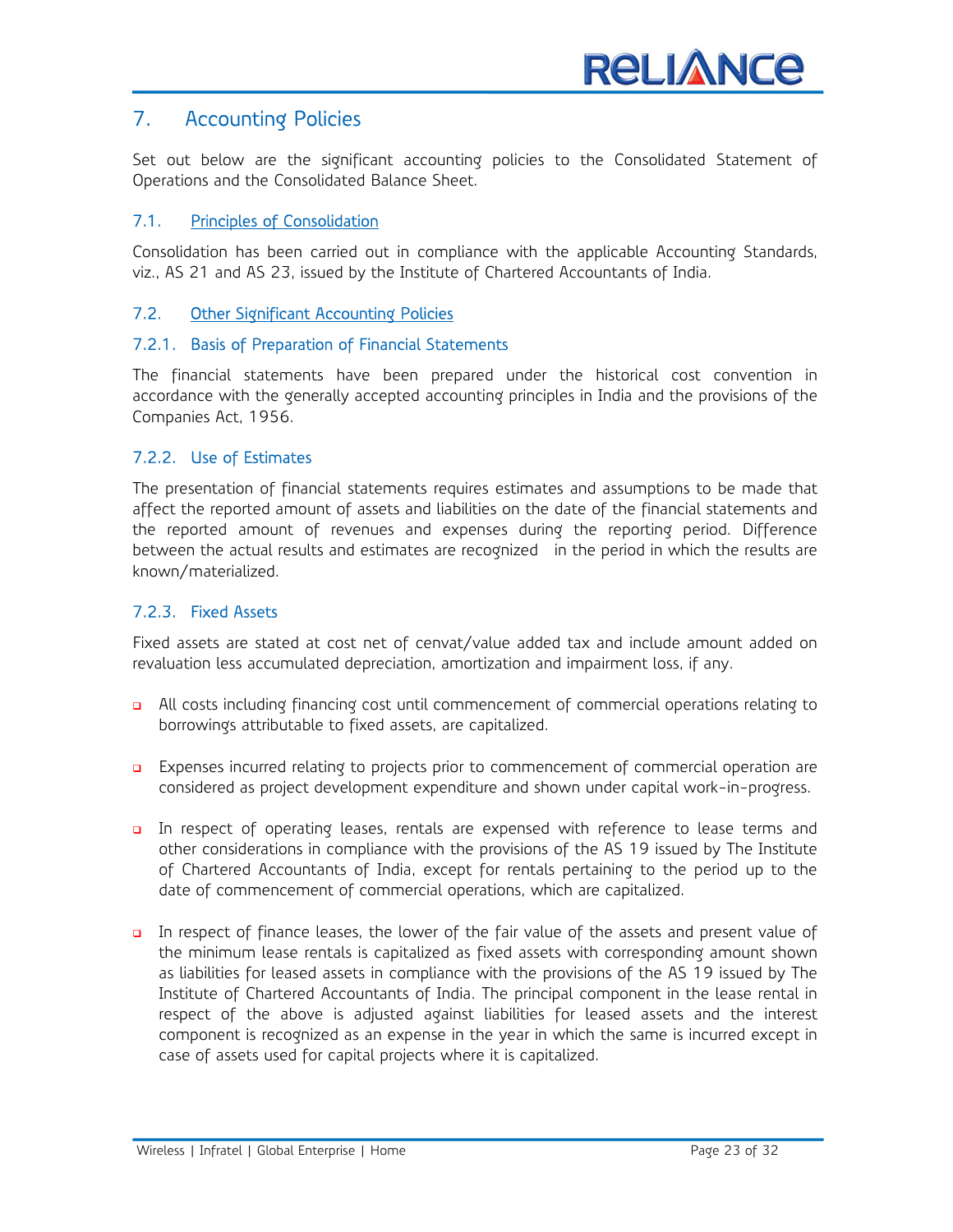Entry fees paid for telecom licenses and indefeasible right of connectivity are stated at cost for acquiring the same less accumulated amortization. These are classified as part of fixed assets.

### 7.2.4. Depreciation/Amortization

- Depreciation on fixed assets is provided on straight line method at the rates and in the manner prescribed in Schedule XIV to the Companies Act, 1956 except in cases of cable systems, customer premises equipment and certain other assets for which useful life has been considered based on technical estimation. Depreciation is net of the amount adjusted from Provision for Business Restructuring in accordance with the Scheme.
- Depreciation on assets taken on finance lease is provided over the remaining period of lease from the commencement of commercial operations.
- Leasehold land is depreciated over the period of the lease term.
- Intangible assets, namely entry fees for telecom licenses are amortized equally over the balance period of licenses from the date of commencement of commercial services or acquisition. Indefeasible rights of use are amortized on matching principle basis for the upfront revenue recognition.

| <b>Asset Class</b>    | Period (Years)        |
|-----------------------|-----------------------|
| Leasehold Land        | Over the lease period |
| <b>Building</b>       | 30 & 60               |
| Plant and Machinery   | $10 - 20$             |
| Furniture and Fixture | 10                    |
| Office Equipment      | $5 - 10$              |
| <b>Vehicles</b>       |                       |

**n** The depreciation schedule for various classes of assets is as follows:

### 7.2.5. Impairment of Assets

An asset is treated as impaired when the carrying cost of assets exceeds its recoverable value. An impairment loss is charged to the profit and loss account in the year in which an asset is identified as impaired. The impairment loss recognized in prior accounting periods is reversed if there has been a change in the estimate of recoverable amount.

### 7.2.6. Investments

Investments are classified into long term and current investments. Investments which are intended to be held for more than one year are classified as long term investments and investments which are intended to be held for less than one year, are classified as current investments.

Current investments are carried at lower of cost and quoted/fair value, computed category wise. Long term investments are stated at cost. Provision for diminution in the value of long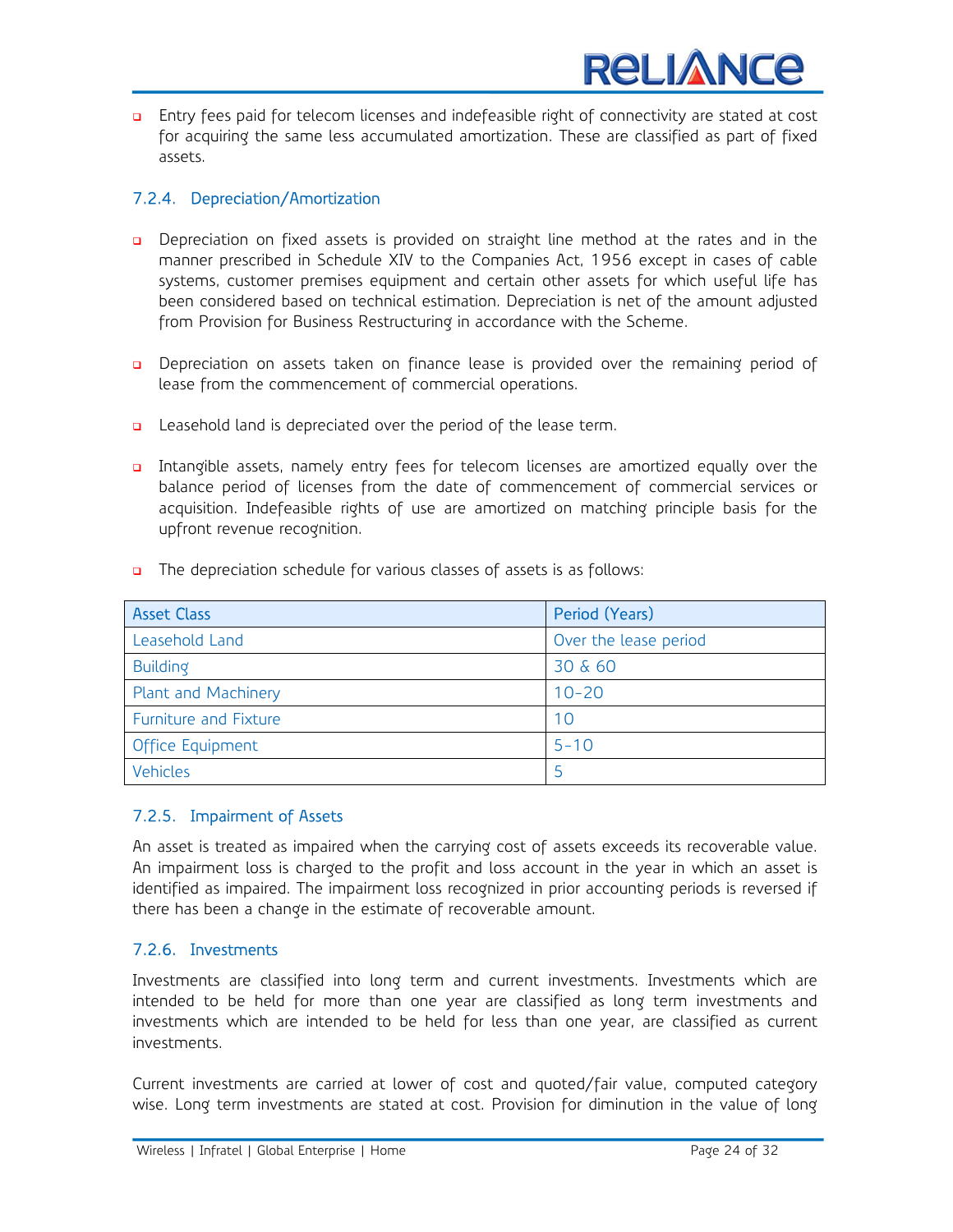

term investments is made only if such a decline is other than temporary in the opinion of the management.

### 7.2.7. Inventories

Inventories are valued at lower of cost or net realizable value. Cost of communication devices and accessories and stores and spares are determined on weighted average basis, or net realizable value whichever is less.

### 7.2.8. Employee Retirement Benefits

Gratuity and leave encashment liabilities are provided for based on actuarial valuation. While Company's contributions towards provident fund and superannuation fund are provided on actual contribution basis in accordance with the related stipulation.

### 7.2.9. Borrowing Cost

Borrowing costs that are attributable to the acquisition or construction of qualifying assets are capitalized as part of the cost of such assets up to the commencement of commercial operations. A qualifying asset is one that necessarily takes substantial period of time to get ready for intended use. Other borrowing costs are recognized as expense in the year in which they are incurred.

### 7.2.10. Foreign Currency Transactions

- Transactions denominated in foreign currencies are normally recorded at the exchange rates prevailing at the time of the transaction.
- Monetary items denominated in foreign currencies at the year end are restated at year end rates. In case of monetary items, which are covered by forward exchange contracts, the difference between the year end rate and the rate on the date of the contract is recognized as exchange difference and the premium paid on forward contracts has been recognized over the life of the contract.
- **D** Non monetary foreign currency items are carried at cost.
- All long term foreign currency monetary items consisting of loans which relate to acquisition of depreciable capital assets at the end of the period/ year have been restated at the rate prevailing at the Balance Sheet date. The exchange difference arising as a result has been added or deducted from the cost of the assets as per the notification issued by the Ministry of Company Affairs (MCA) dated 29th December, 2011. Exchange difference on other long term foreign currency loans is accumulated in "Foreign Currency Monetary item Translation Difference account" which will be amortized over the balance period of loans.
- Any income or expense on account of currency exchange difference, either on settlement or on translation, is recognized in the profit and loss account. The Company follows AS-11 in respect of forex loss/gain in case of monetary items other than mentioned above, and is therefore being debited/credited to Profit and Loss Account.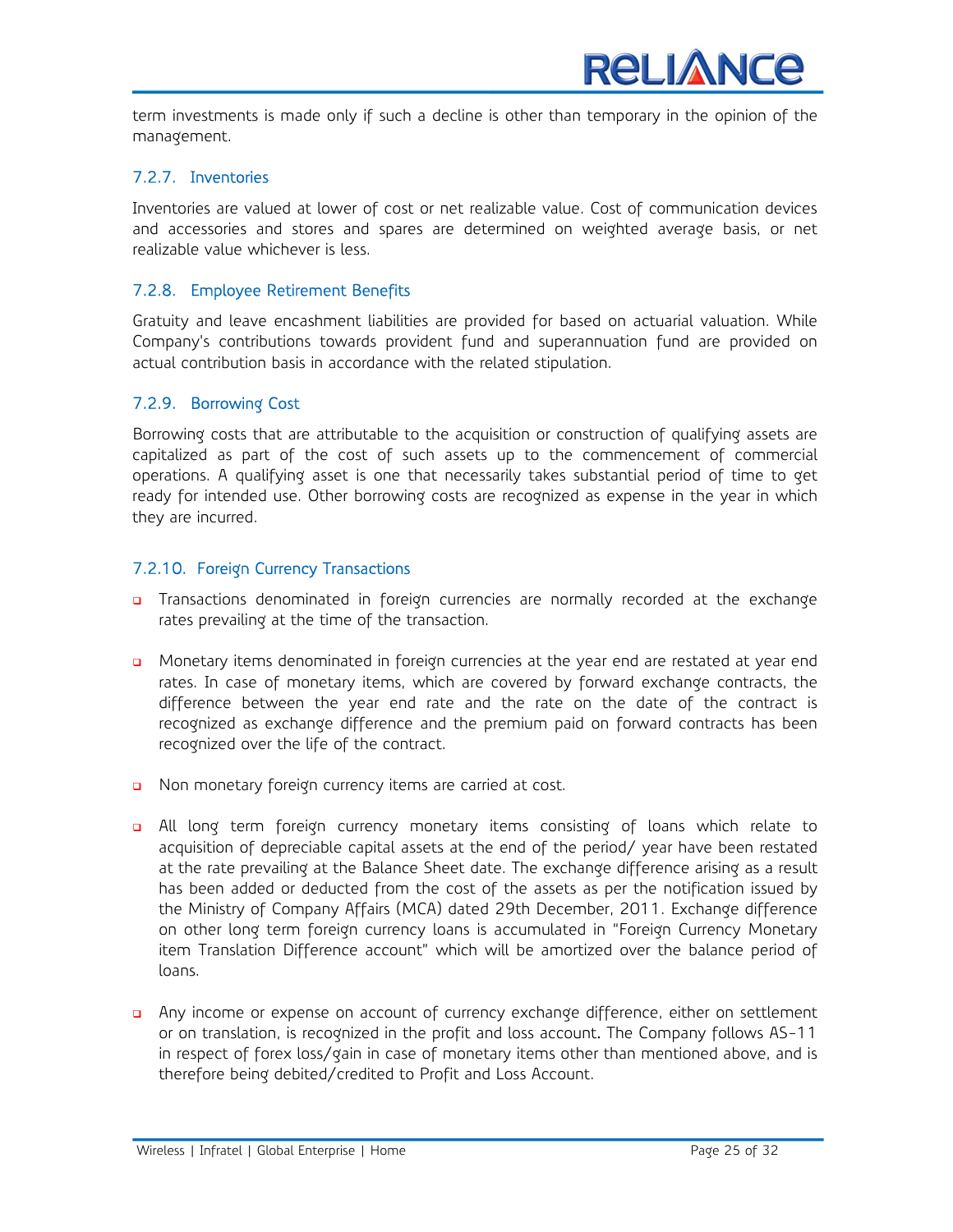

 Any income or loss arising out of marking derivative contracts to market price is recognized in the profit and loss account.

### 7.2.11. Revenue Recognition

Revenue (income) is recognized as and when the services are performed on the basis of actual usage of the Company's network. Revenue on upfront charges for services with lifetime validity and fixed validity periods are recognized over the estimated useful life of subscribers and specified fixed validity period, where significant. The estimated useful life is consistent with estimated churn of the subscribers. Revenue from indefeasible rights of use (IRU) granted for network capacity in recognized as license income on activation of circuits

### 7.2.12. Provision for Doubtful Debts

Provision is made in the accounts for doubtful debts in cases where the management considers the debts to be doubtful of recovery.

### 7.2.13. Miscellaneous Expenditure

Miscellaneous expenses are charged to profit and loss account as and when they are incurred.

### 7.2.14. Taxes on Income

Provision for income tax is made on the basis of estimated taxable income for the year at current rates. Tax expenses comprise both current tax and deferred tax at the applicable enacted or substantively enacted rates. Current tax represents the amount of income tax payable/recoverable in respect of the taxable income/loss for the reporting period. Deferred tax represents the effect of timing difference between taxable income and accounting income for the reporting period that originate in one period and are capable of reversal in one or more subsequent periods.

### 7.2.15. Government Grants

Subsidies provided by Government for providing telecom services in rural areas are recognized as operating income.

### 7.2.16. Provisions, Contingent Liabilities and Contingent Assets

Provisions involving substantial degree of estimation in measurement are recognized when there is a present obligation as a result of past events and it is probable that there will be an outflow of resources. Contingent liabilities are not recognized but are disclosed in the notes. Contingent assets are neither recognized nor disclosed in the financial statements.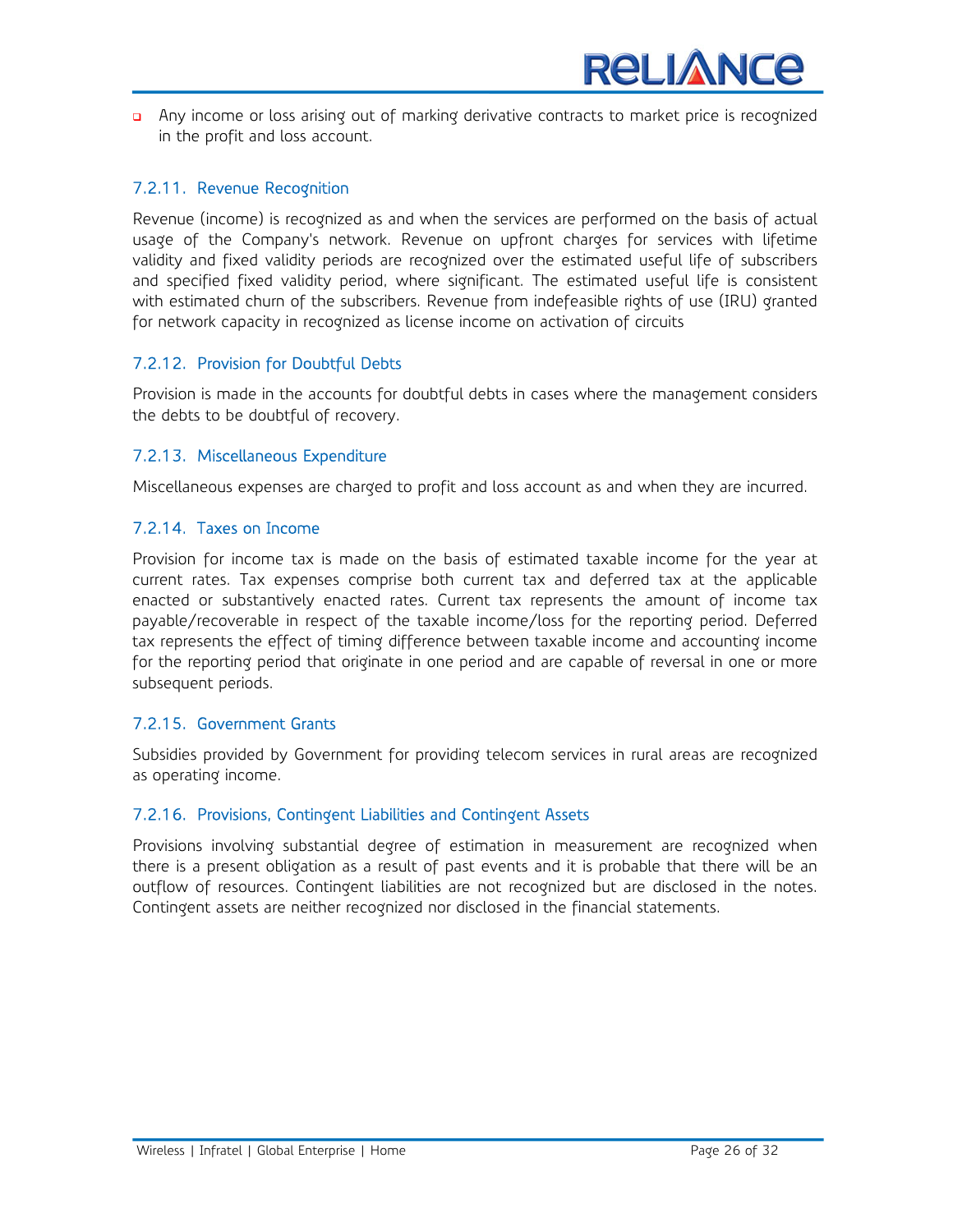### 8. Notes to Accounts. (As reported to stock exchanges)

- 1. Figures of the previous period have been regrouped and reclassified, wherever required
- 2. Net Income from Operation and Depreciation and amortisation for the quarter and year ended March 31, 2011 include one time adjustment of  $\bar{\tau}$  2,545 crore and  $\bar{\tau}$  2,564 crore respectively consequent upon change of accounting treatment in respect of Indefeasible Rights of Use (IRUs). Hence, the figures are not comparable with those of the quarter and the year ending March 31, 2012.
- 3. Pursuant to an approval granted to RITL, a subsidiary of the Company by the Ministry of Company Affairs (MCA) under Section 205 (2) (d) of the Companies Act, 1956, RITL has provided depreciation in its Standalone Accounts on Telecom Towers at 2.72% under Straight Line Method over the useful life of asset. As a result, depreciation charge in Consolidated Accounts for the year ended March 31, 2012 is lower by  $\bar{\tau}$  173 crore and profit is higher by the said amount.
- 4. In view of the option allowed pursuant to the notification dated December 29, 2011 issued by the Ministry of Corporate Affairs (MCA), for the year ended on March 31, 2012, the Company has added  $\bar{\xi}$  1,749 crore of exchange differences on long term borrowing relating to acquisition of depreciable capital assets to the cost of capitalized assets. Further, the Company has accumulated foreign currency variations of  $\bar{\tau}$  470 crore arising on other long-term foreign currency monetary items in "Foreign Currency Monetary item Translation Difference account", out of which,  $\bar{x}$  45 crore has been amortised during the year leaving balance to be amortized over the balance period of loans.
- 5. Pursuant to the direction of the Hon'ble High Court of judicature of Bombay and option exercised by the Boards of the respective Companies, in accordance with and as per the arrangements approved by the Hon'ble High Court under different Schemes of Arrangement binding on the Company and three of its subsidiaries, namely, Reliance Communication Infrastructure Limited, Reliance Infratel Limited and Reliance Telecom Limited, expenses and/ or losses, identified by the Boards of the respective companies as being exceptional or otherwise subject to the Accounting treatment prescribed in the Schemes of Arrangement sanctioned by the Hon'ble High Court and comprising of ` 1,107 crore of debts due including, in particular, debts due from telecom operators whose licences are under cancellation pursuant to the directions of the Hon'ble Supreme Court in its order dated February 2, 2012 in the matter of Centre for Public Interest Litigation and others vs. Union of India and others and subsidy claimed from the Government,  $\bar{\tau}$  268 crore unrealized net losses,  $\bar{\xi}$  951 crore regarded as an adjustment to interest cost on account of restating long term monetary items expressed in foreign currency at year end prevailing rates, as also  $\bar{\tau}$  353 crore of net realised losses on settlement of items recovered and/ or discharged in foreign currency, excluding the portion added to the cost of fixed assets or carried forward as Foreign Currency Monetary Item Translation Difference Account in accordance with Para 46 A inserted into Accounting Standard (AS) 11 "The Effects of Changes in Foreign Exchange Rates" in context of unprecedented volatility in exchange rates during the year (Refer Note 4 above),  $\bar{\tau}$  70 crore fuel cost considered to be incremental and arising from the non availability of contracted or expected power,  $\bar{\bar{\xi}}$  651 crore deferred tax liability have been met by withdrawal from corresponding General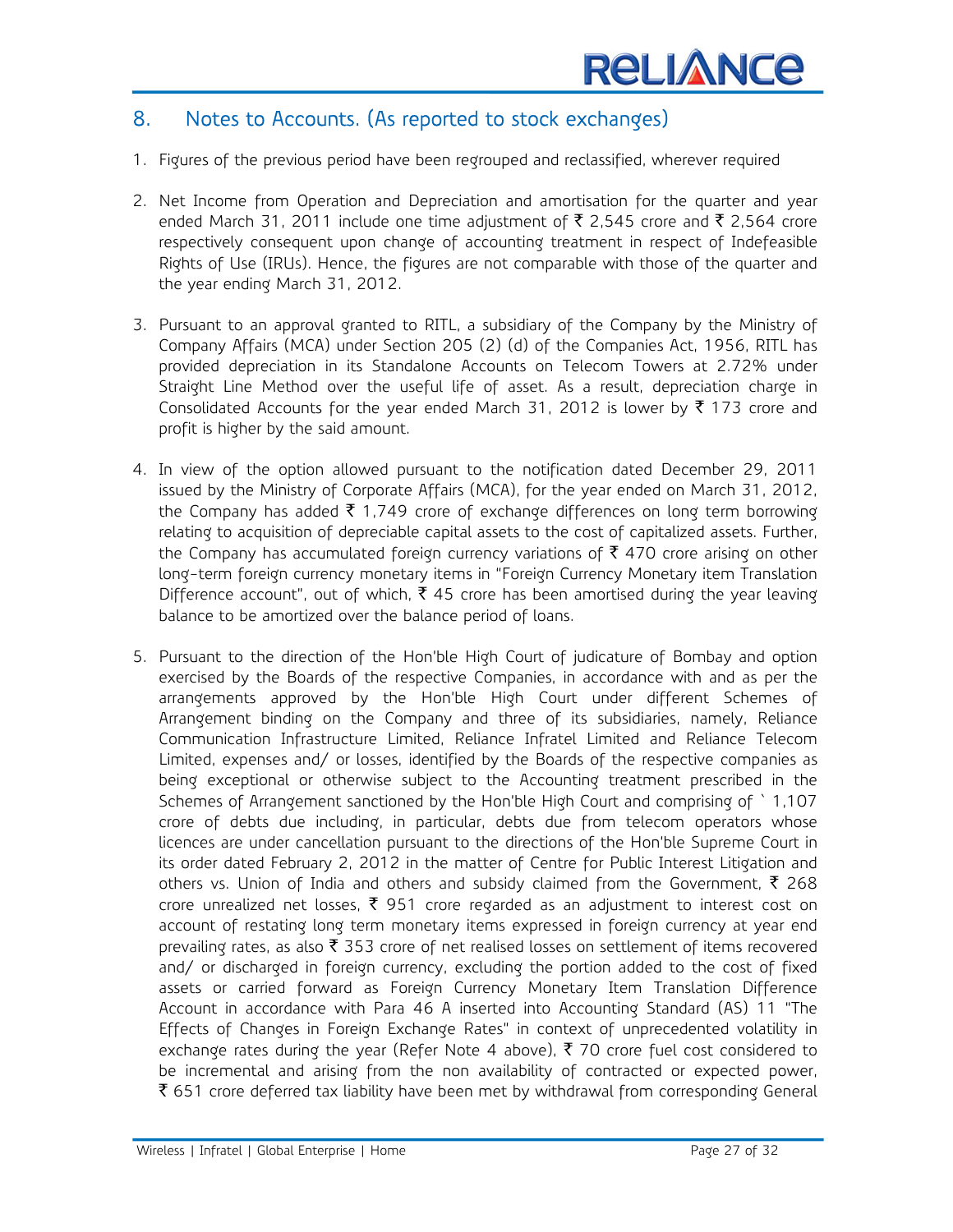

Reserves, leaving no impact on profit for the quarter and the year ended March 31, 2012. Such withdrawals have been included/ reflected in the Statement of Profit and Loss.

- 6. While the Company has been legally advised that such inclusion in the Statement of Profit and Loss is in accordance with Revised Schedule VI of the Companies Act, 1956 the Company is also seeking clarification from ICAI that such inclusion in the Statement of Profit and Loss is not contrary to Revised Schedule VI. This Accounting treatment has been referred to by the Auditors of the Company in their Report.
- 7. The Board of Directors has recommended a dividend of Re. 0.25 per equity share of  $\bar{z}$  5 each i.e. 5% for the financial year ended on 31st March, 2012, subject to approval of the shareholders at the ensuing Annual General Meeting.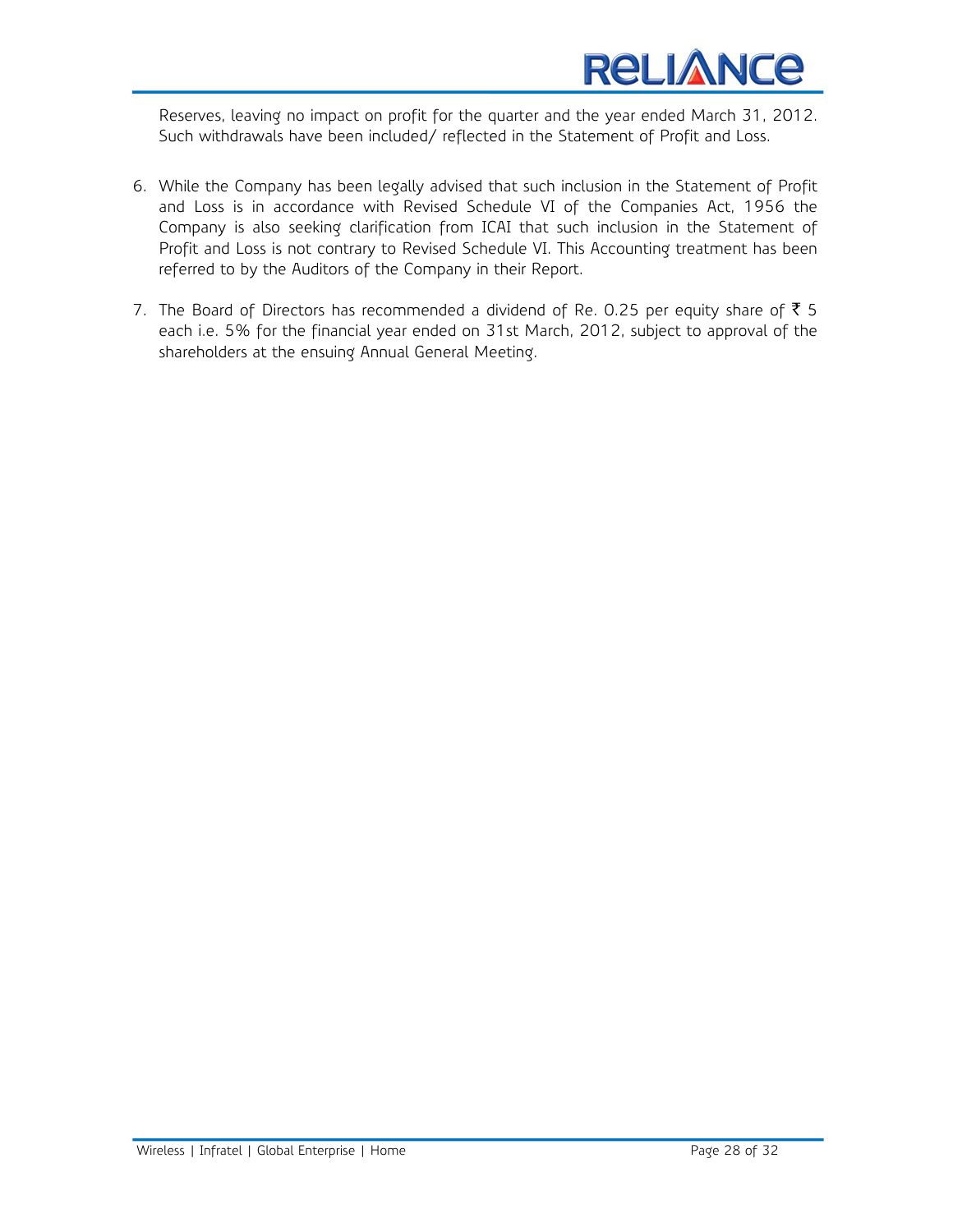### 9. Glossary

### Key Performance Indicators and Financial Terms

| <b>Key Performance Indicators</b>                |                                                                                                                                                                                                                                                                                                          |
|--------------------------------------------------|----------------------------------------------------------------------------------------------------------------------------------------------------------------------------------------------------------------------------------------------------------------------------------------------------------|
| Wireless market<br>share                         | Total wireless customers (CDMA Mobile + GSM Mobile + FWP + Wireless<br>PCO), at the end of the relevant period, divided by All-India wireless<br>customers, at the end of the same period. All-India wireless customer numbers<br>are sourced from industry reports.                                     |
| Market share of<br>wireless net adds             | Wireless customer net additions during the relevant period, divided by All-India<br>wireless customer net additions during the same period.                                                                                                                                                              |
| <b>Wireless ARPU</b>                             | Computed by dividing total wireless revenue for the relevant period by average<br>customers; and dividing the result by the number of months in the relevant<br>period.                                                                                                                                  |
| Wireless net ARPU                                | Computed by dividing net wireless revenue for the relevant period by average<br>customers; and dividing the result by the number of months in the relevant<br>period.                                                                                                                                    |
| Wireless churn                                   | Computed by taking average monthly wireless disconnections divided by<br>opening monthly subscriber base in the relevant period. Churn is expressed as a<br>percentage.                                                                                                                                  |
| <b>Total wireless</b><br>minutes of use<br>(MoU) | Sum of all incoming and outgoing minutes used on the wireless access<br>network by all customers in aggregate.                                                                                                                                                                                           |
| Wireless MoU per<br>customer per month           | Total wireless MoU divided by average number of wireless customers on the<br>network in the relevant period. The result is expressed as the average per<br>customer per month.                                                                                                                           |
| Wireless revenue per<br>minute (RPM)             | Wireless ARPU divided by the average wireless MoU per customer per month.                                                                                                                                                                                                                                |
| <b>SMS</b> revenue<br>(% of ARPU)                | Comprises both charges for customer to customer messaging services and for<br>applications accessed by customers over the SMS platform. SMS revenue is<br>divided by wireless revenue, and expressed as a percentage of ARPU.                                                                            |
| Non-voice revenue<br>(% of ARPU)                 | Comprises SMS revenue, charges for applications accessed by customers over<br>the wireless multimedia platform, wireless internet access services, wireless<br>data, and other value added services. Non-voice revenue is divided by wireless<br>segment revenue, and expressed as a percentage of ARPU. |
| <b>Buildings directly</b><br>connected           | The number of buildings directly connected to Reliance Communications's own<br>network (either by wireline, fiber optic, or other fixed access technologies) at<br>the end of the relevant period.                                                                                                       |
| Access lines                                     | Number of narrowband and broadband voice and data access lines in use.                                                                                                                                                                                                                                   |
| ILD minutes                                      | Total of incoming and outgoing international long distance minutes carried by<br>the Global business. This includes minutes originating or terminating in India,<br>international transit minutes, and global calling card minutes.                                                                      |
| <b>NLD</b> minutes                               | Total of national long distance minutes carried by the Global business. The<br>domestic carriage of all ILD minutes has been included in NLD minutes.                                                                                                                                                    |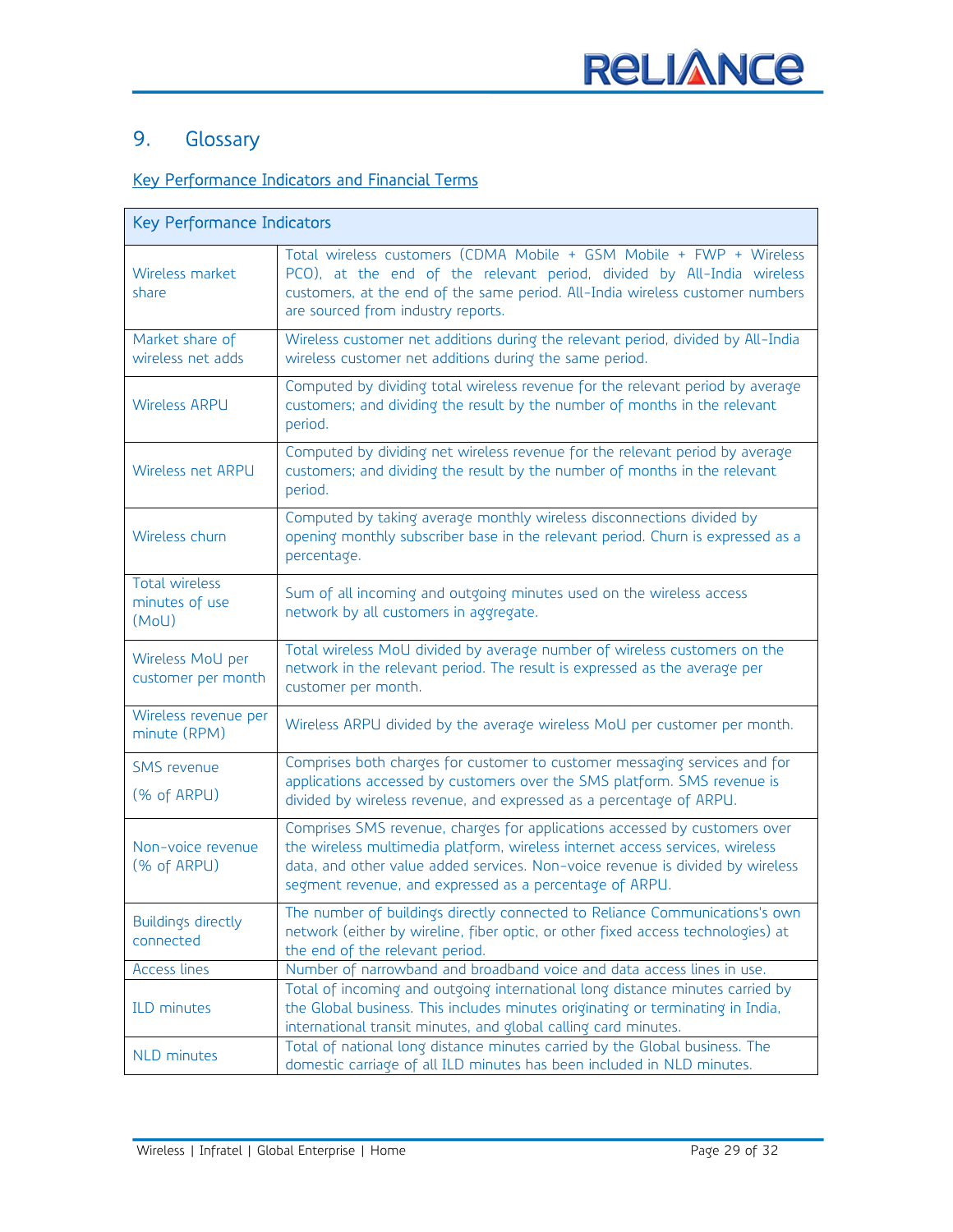

| <b>Financial Terms</b>         |                                                                                                                                                                                                                                                |
|--------------------------------|------------------------------------------------------------------------------------------------------------------------------------------------------------------------------------------------------------------------------------------------|
| Net revenue                    | Total revenue less (1) charges for access deficit, USO levy, revenue share<br>and spectrum fees (referred to as "License Fees") and (2) charges for<br>access, carriage, interconnection and termination (referred to as "Access<br>Charges"). |
| Cash profit from<br>operations | Is defined as the sum of profit after tax, depreciation and amortization.                                                                                                                                                                      |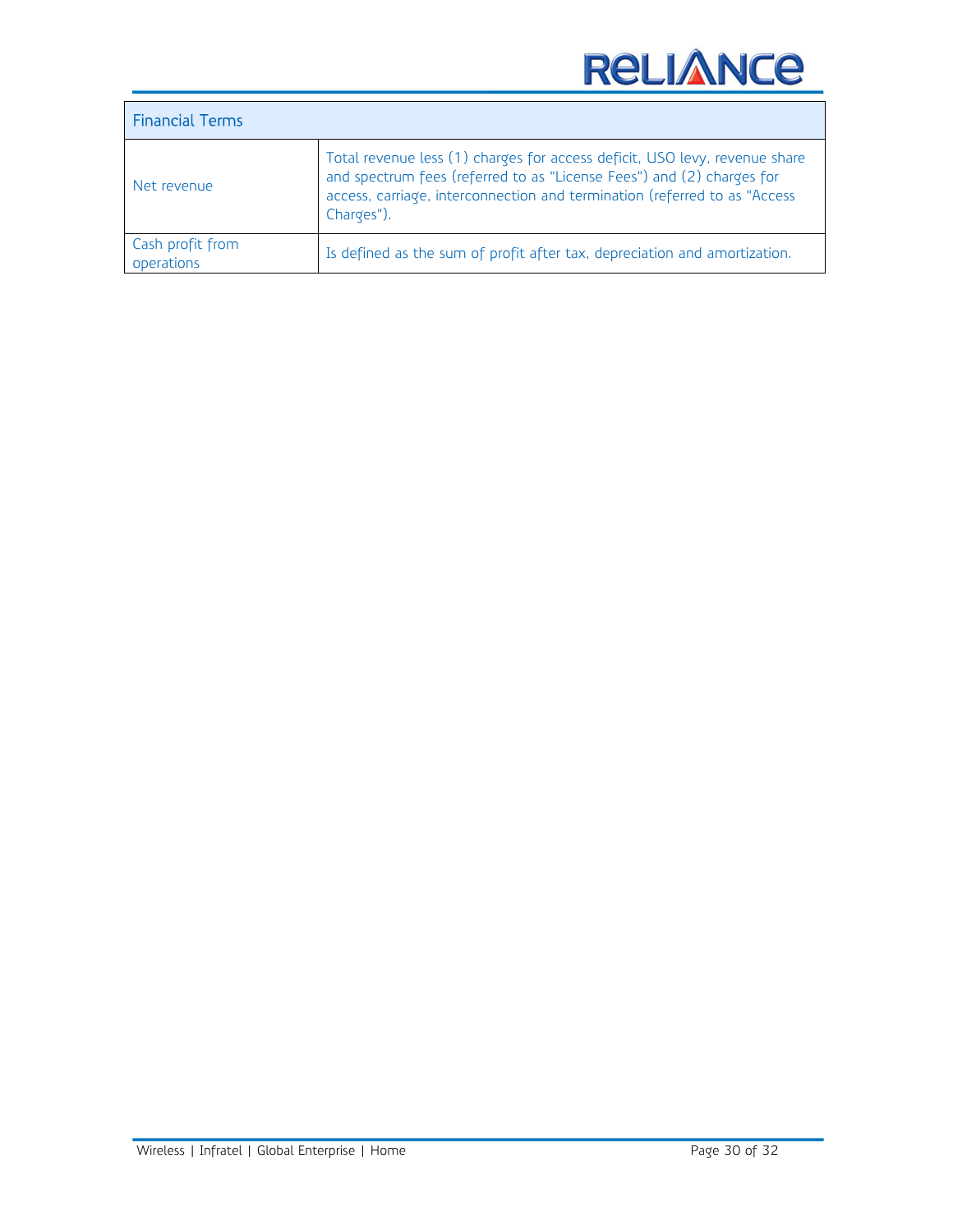# RELIANCE 3G

## **Switch to Android<sup>™</sup>on Reliance 3G.**

Enjoy the fastest smartphone experience.



E TRADEMARKS OF GOOGLE INC. THE 1 GB FREE DATA OFFER FOR A MONTH IS VALID ONLY ON NEW<br>FOR A DETAILED LIST AND ROAMING TIE-UPS. FOR CREATIVE VISUALISATION ONLY. GO<br>RELIANCE 3G ACTIVATIONS ON 3G ANDF